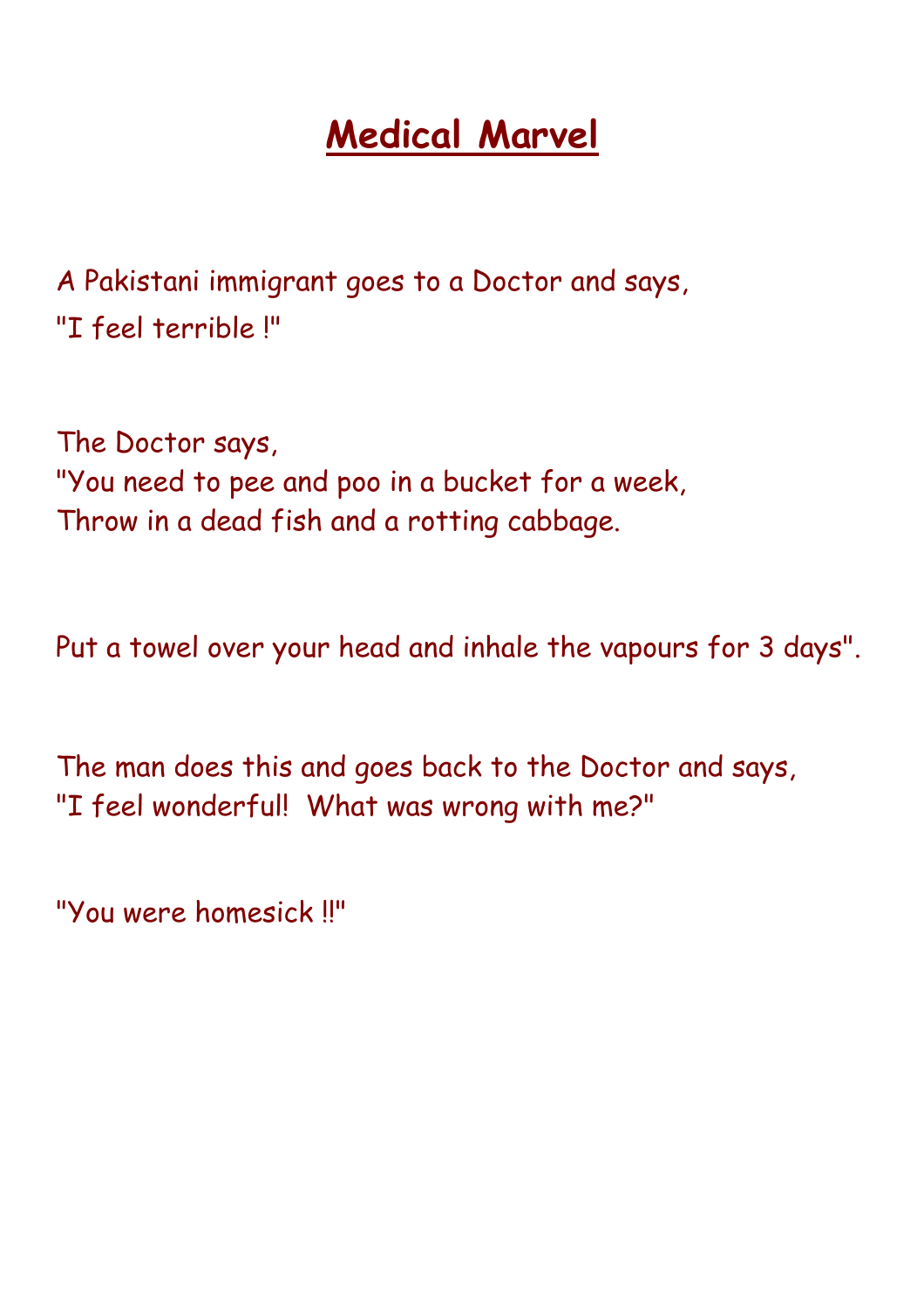#### WALKING THE DOG

A woman was flying from Seattle to San Francisco .

Unexpectedly, the plane was diverted to Sacramento along the way.

The flight attendant explained that there would be a delay, and if the passengers wanted to get off the aircraft the plane would re-board in 50 minutes.

Everybody got off the plane except one lady who was blind.

A man had noticed her as he walked by and could tell the lady was blind because her guide dog lay quietly underneath the seats in front of her throughout the entire flight.

He could also tell she had flown this very flight before because the pilot approached her and, calling her by name, said, "Kathy, we are in Sacramento for almost an hour. Would you like to get off and stretch your legs?"

The blind lady said, "No thanks, but maybe Buddy would like to stretch his legs."



Picture this:

All the people in the gate area came to a complete standstill when they looked up and saw the pilot walk off the plane with a guide dog for the blind! Even worse, the pilot was wearing sunglasses!

People scattered. They not only tried to change planes, but they were trying to change airlines!

True story.....

Have a great day and remember....

THINGS AREN'T ALWAYS AS THEY APPEAR.

(believe nothing you hear and only half of what you see)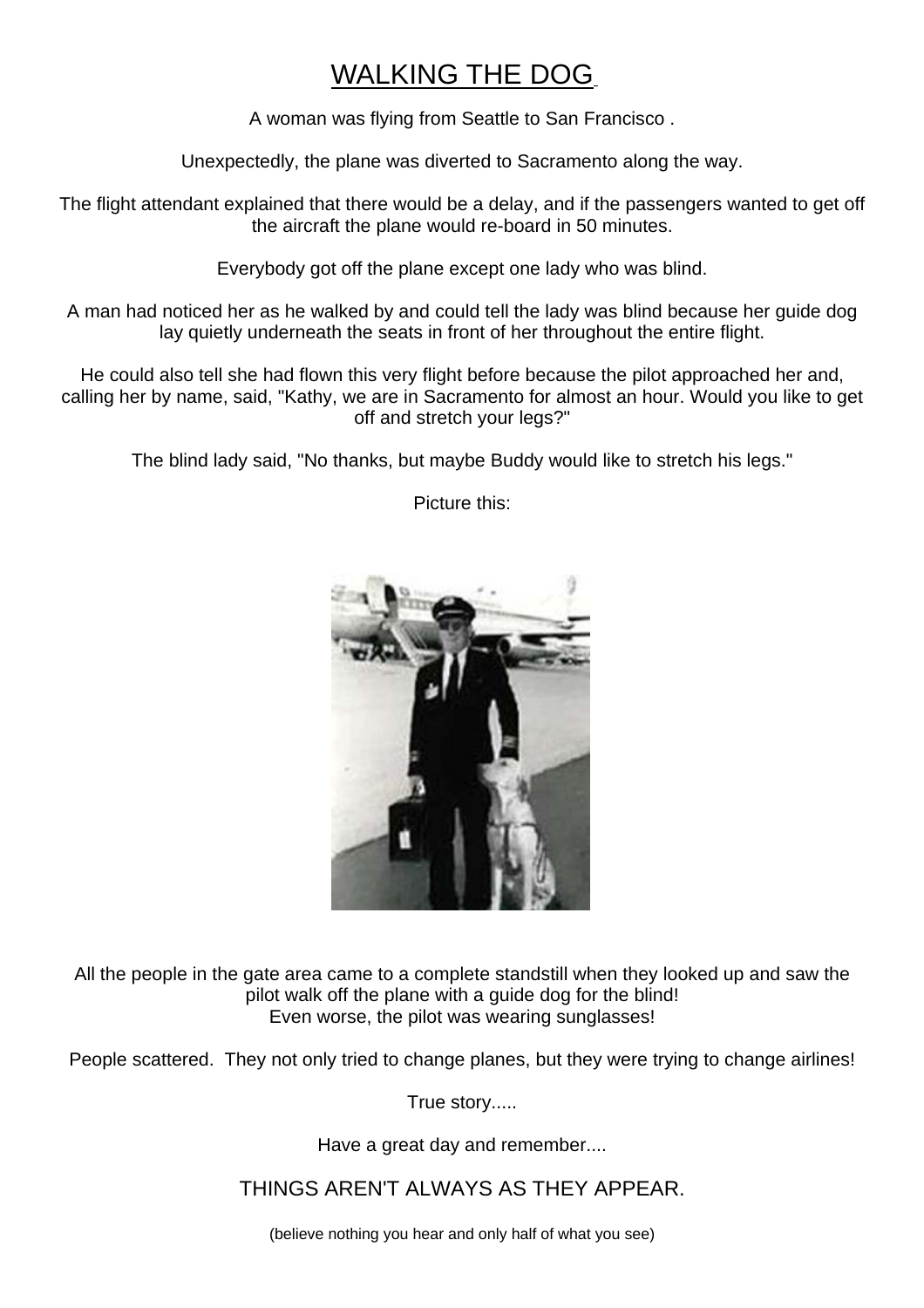### **Australian Love Poem**

**Of course I love ya darlin You're a bloody top-notch bird And when I say you're gorgeous I mean every single word** 

**So ya bum is on the big side I don't mind a bit of flab It means that when I'm ready There's somethin' there to grab** 

**So your belly isn't flat no more I tell ya, I don't care So long as when I cuddle ya I can get my arms round there** 

**No Sheila who is your age Has nice round perky breasts They just gave in to gravity But I know ya did ya best** 

**I'm tellin' ya the truth now I never tell ya lies I think it's very sexy That you've got dimples on ya thighs** 

**I swear on me nanna's grave now The moment that we met I thought you was as good as I was ever gonna get** 

**No matter what u look like I'll always love ya dear Now shut up while the cricket's on And fetch another beer**

Fair brings a lump to yer throat don't it!!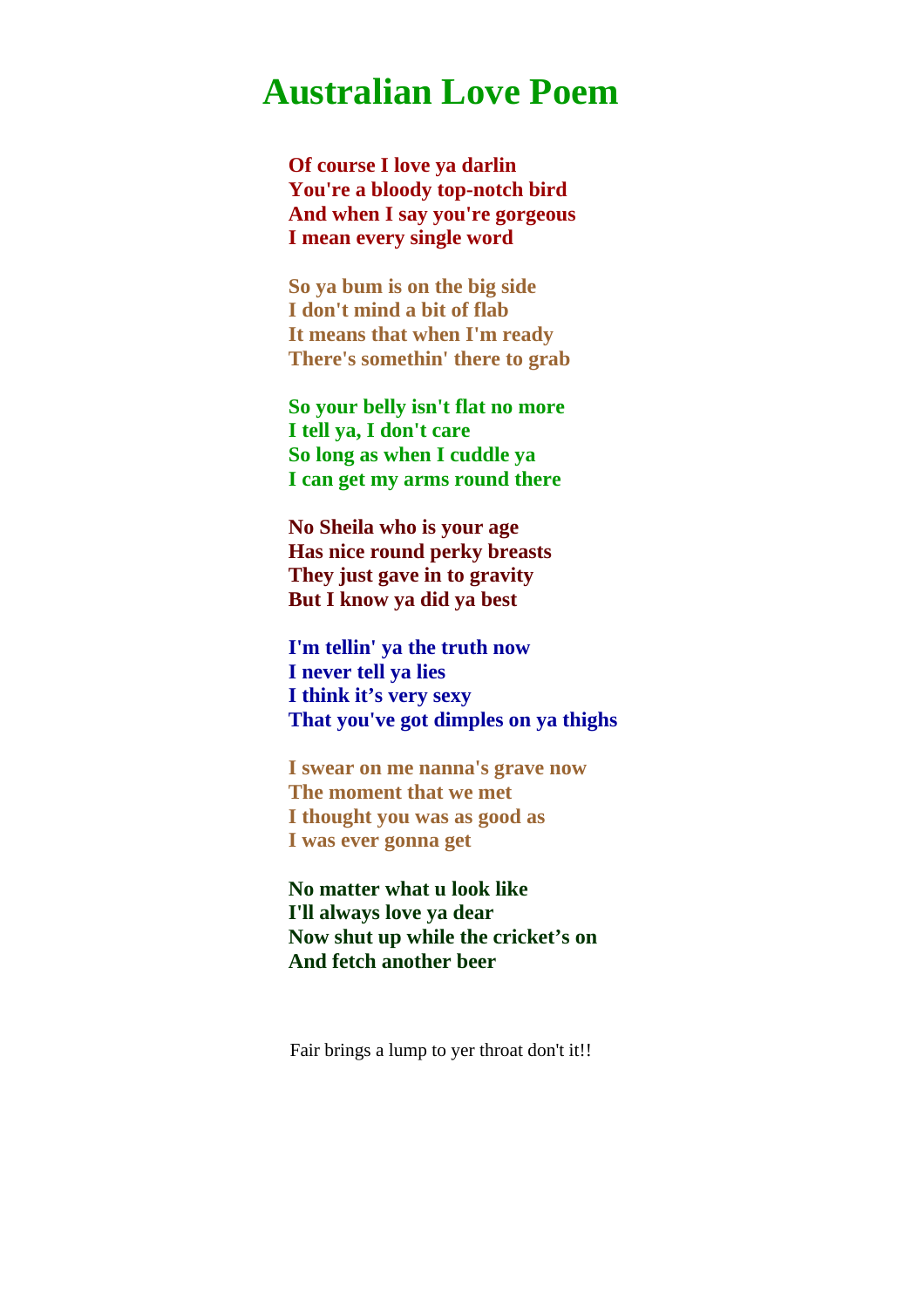Celibacy can be a choice in life, or a condition imposed by circumstances.

While attending a harmony for couples weekend, Dave and his Partner, Ann, listened to the instructor declare, "It is essential that husbands and wives know the things that are important to each other."

He then addressed the men, "Can you name and describe your wife's favourite flower ?"

Dave leaned over, touched Ann's arm gently, and whispered, "It's Homepride, isn't it?"

Thus began Dave's life of celibacy.

A frustrated wife buys a pair of crotchless panties in an attempt to spice up her dead sex-life. She puts them on, together with a short skirt and sits on the sofa opposite her husband. At strategic moments she uncrosses her legs

... enough times that her husband finally asks, "Are you wearing crotchless panties?"

"Y-e-s," she answers with a seductive smile.

"Thank God - I thought you were sitting on the cat !"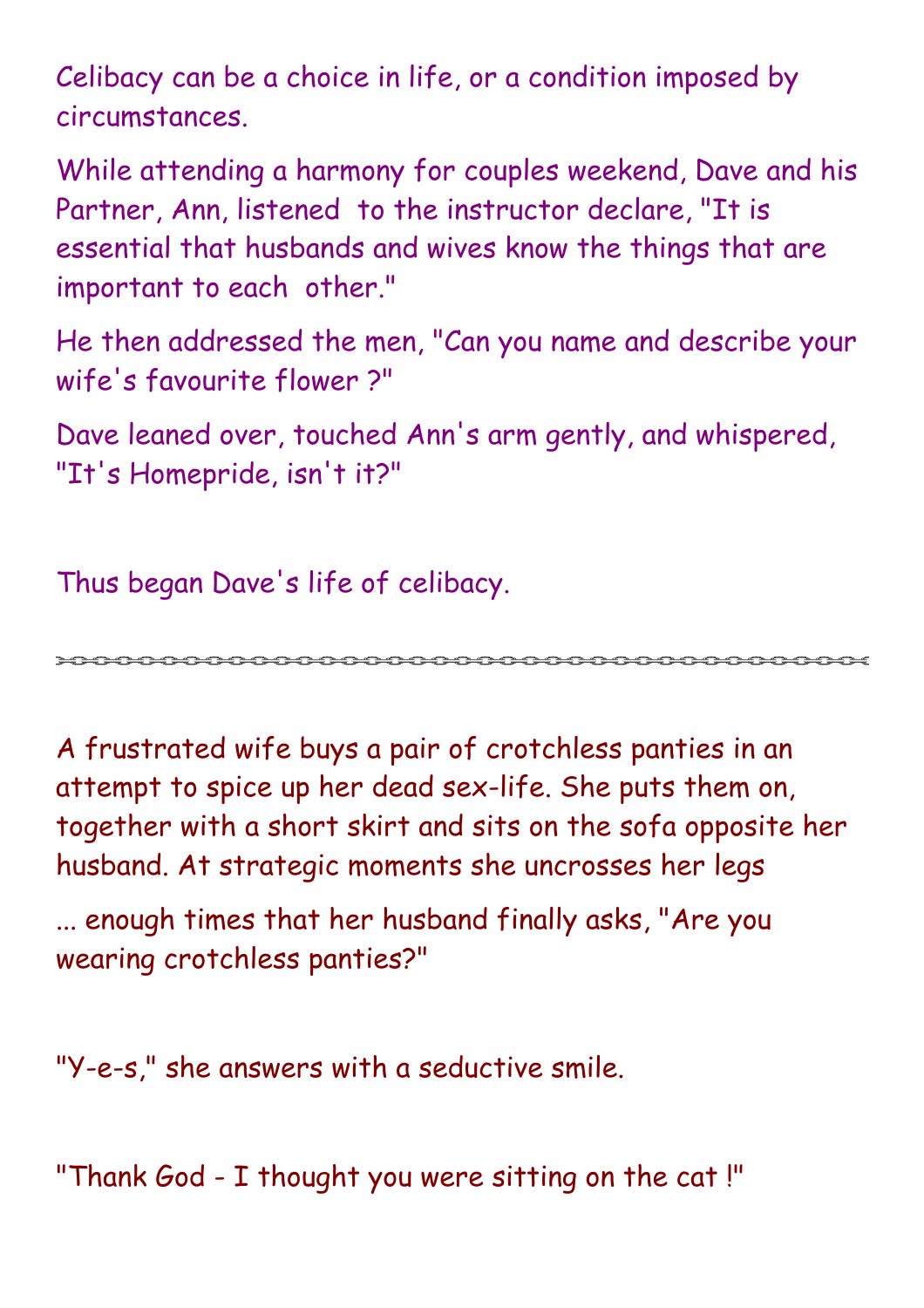Read to the end before making a decision.

This test only has one question, but it's a very important one.

By giving an honest answer, you will discover where you stand morally.

The test features an unlikely, completely fictional situation in which you will have to make a decision.

Remember that your answer needs to be honest, yet spontaneous!

Please scroll down slowly and give due consideration to each line.

\*\*\* THE SITUATION: \*\*\*

You are in London.

There is chaos all around you caused by a hurricane with severe flooding.

This is a flood of biblical proportions.

You are a photo-journalist working for a major newspaper and you're caught in the middle of this epic disaster.

The situation is nearly hopeless.

You're trying to shoot career-making photos.

There are houses and people swirling around you, some disappearing into the water.

Nature is unleashing all of its destructive fury.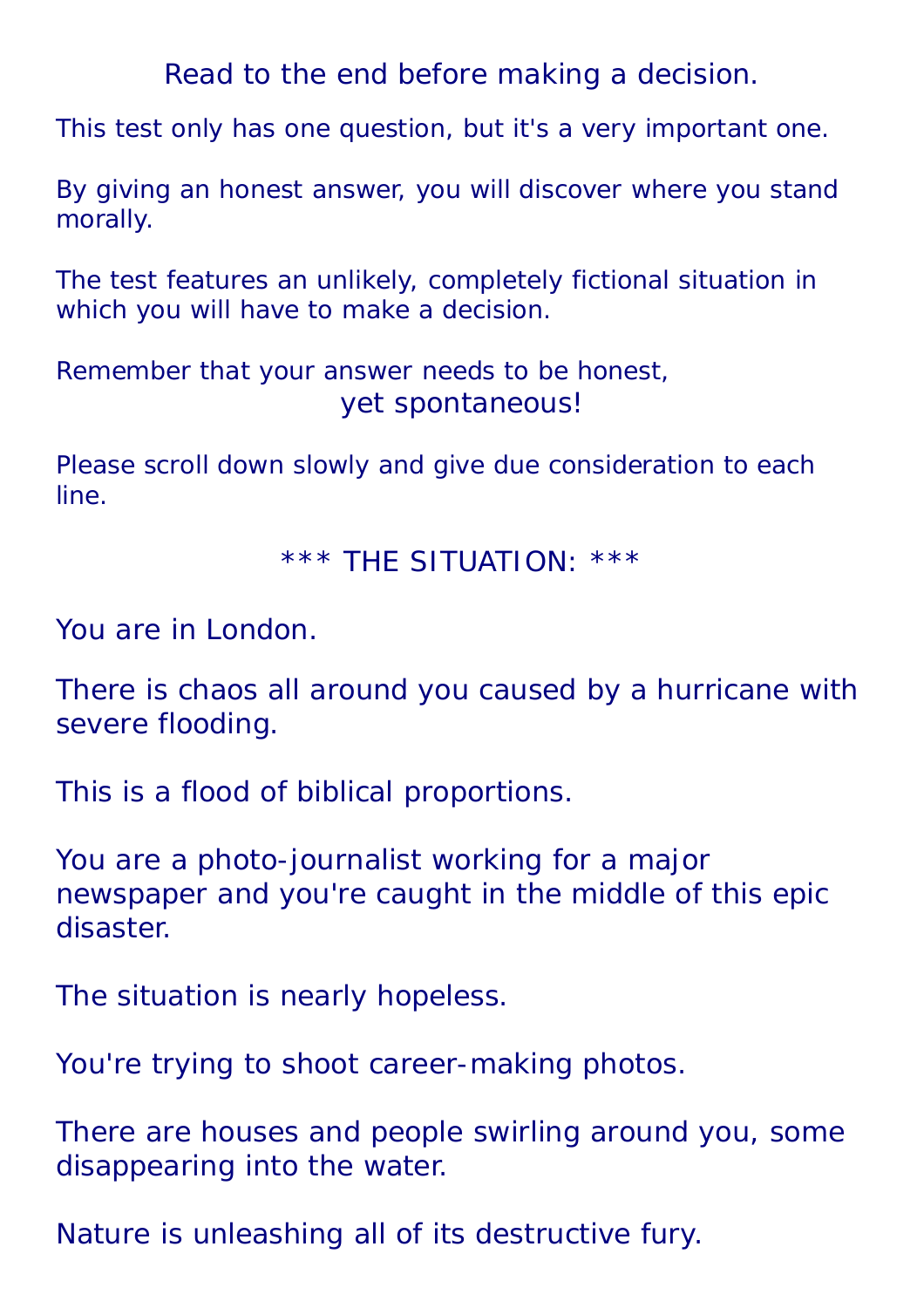#### \*\*\* THE TEST: \*\*\*

Suddenly, you see a man in the water.

He is fighting for his life, trying not to be taken down with the debris.

You move closer...Somehow, the man looks familiar....

You suddenly realise who it is.... It's the Muslim Cleric, Abu Hamza, the one-eyed, hook-handed bastard who hates non-Muslims and wants the UK to become an Islamic state!

You notice that the raging waters are about to take him under forever.

You have two options:

(1) You can save the life of Abu Hamza

or

(2) You can shoot a dramatic Pulitzer Prize winning photo, documenting the death of one of the country's most despised, evil and powerful men!

> \*\*\* NOW THE QUESTION \*\*\* (AND PLEASE GIVE AN HONEST ANSWER)

Would you select high contrast colour film, or just go with the classic simplicity of black and white?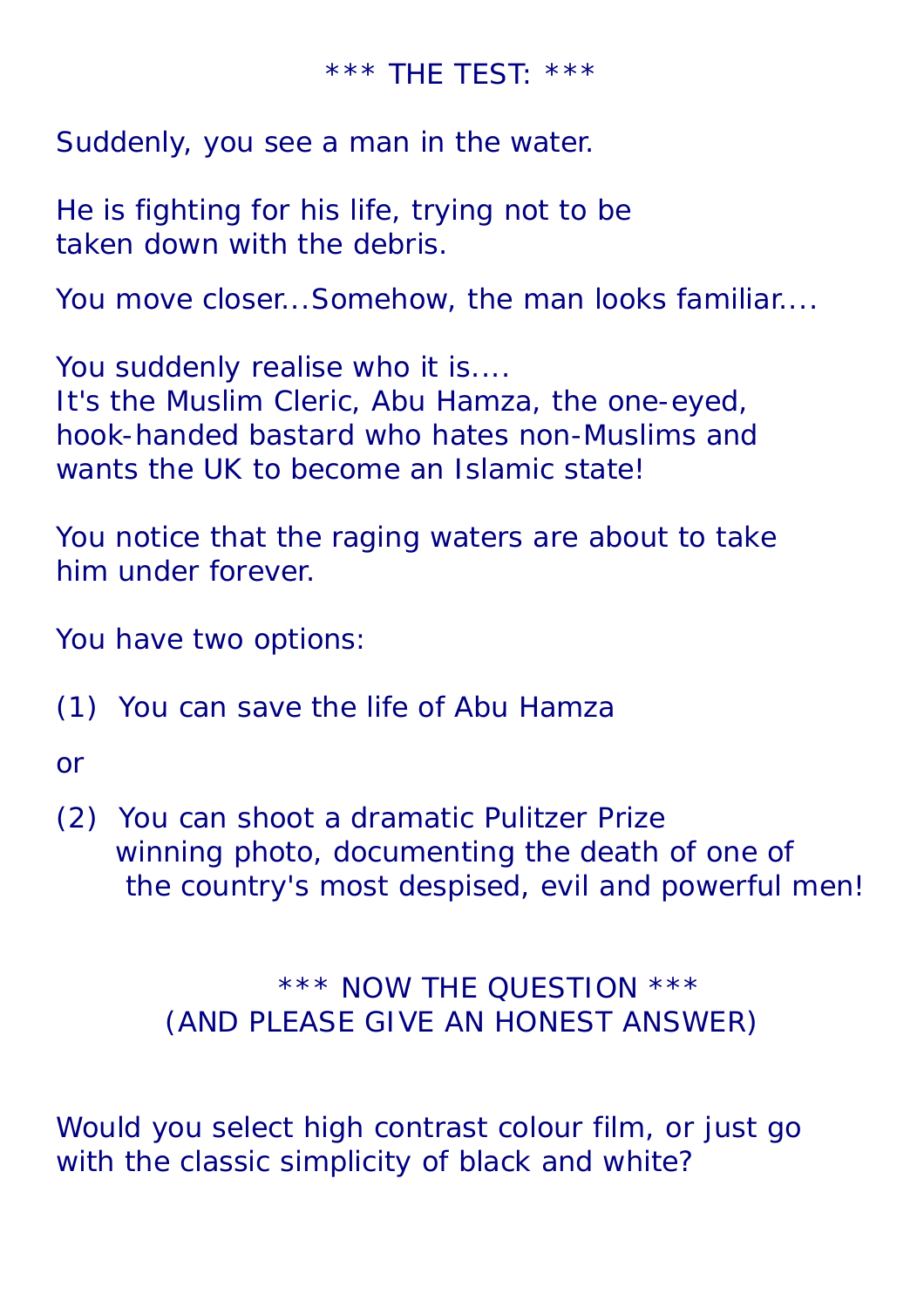#### A TOURIST BOARD SLOGAN FROM ............................

**The city of Agra in India.**

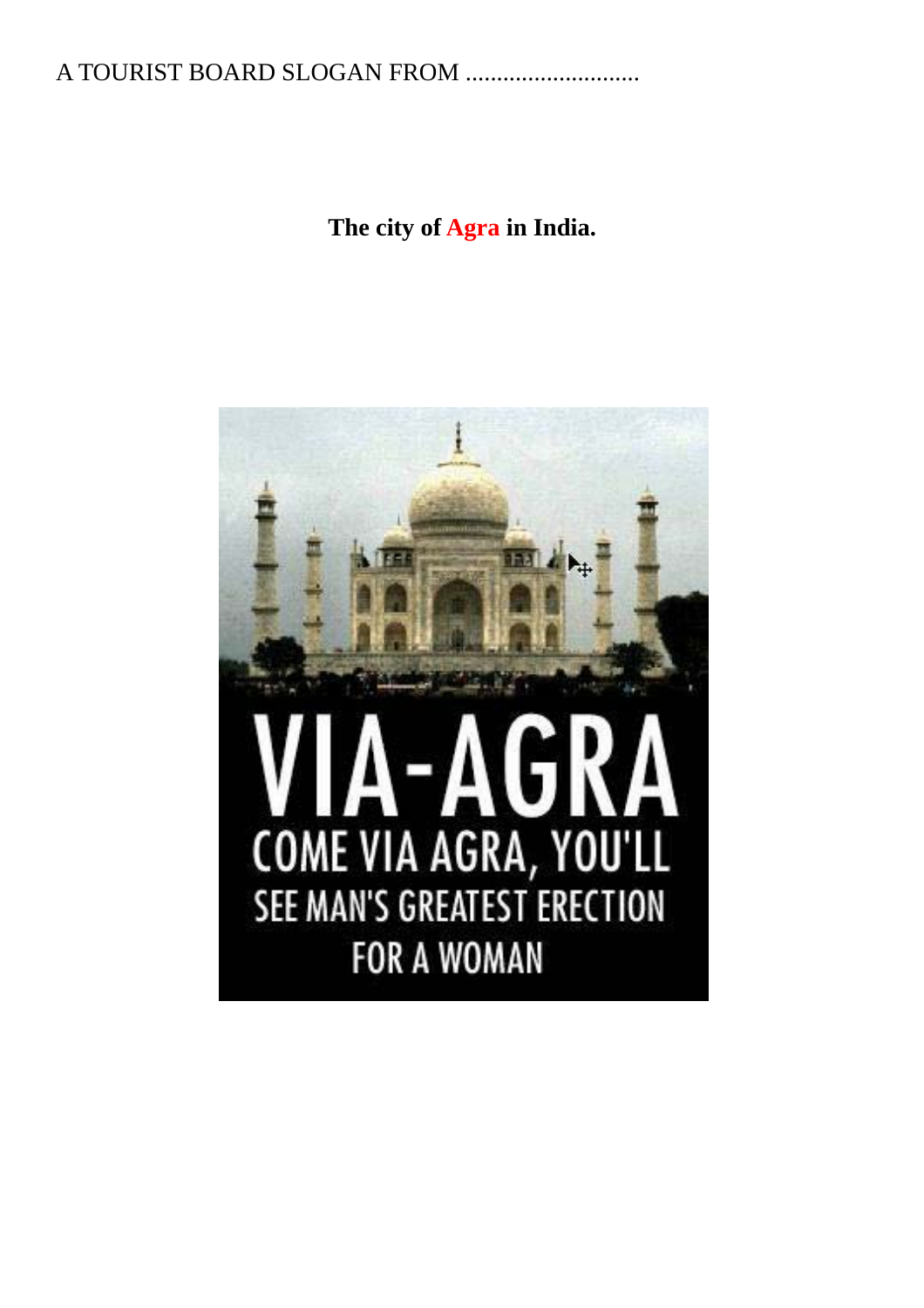### THE WOODEN BALL TRICK

An old man walked into the barbershop for a shave and a haircut. He told the barber he can't get all the whiskers off because his cheeks are too wrinkled from age. The barber got a little wooden ball from a cup on the shelf and told him to put it inside his cheek to spread out the skin. When he'd finished, the old man told the barber that was the cleanest shave he'd had in years. But he wanted to know what would have happened if he had swallowed the little ball.

The barber replied,

"Just bring it back in a couple of days -

like everyone else does !"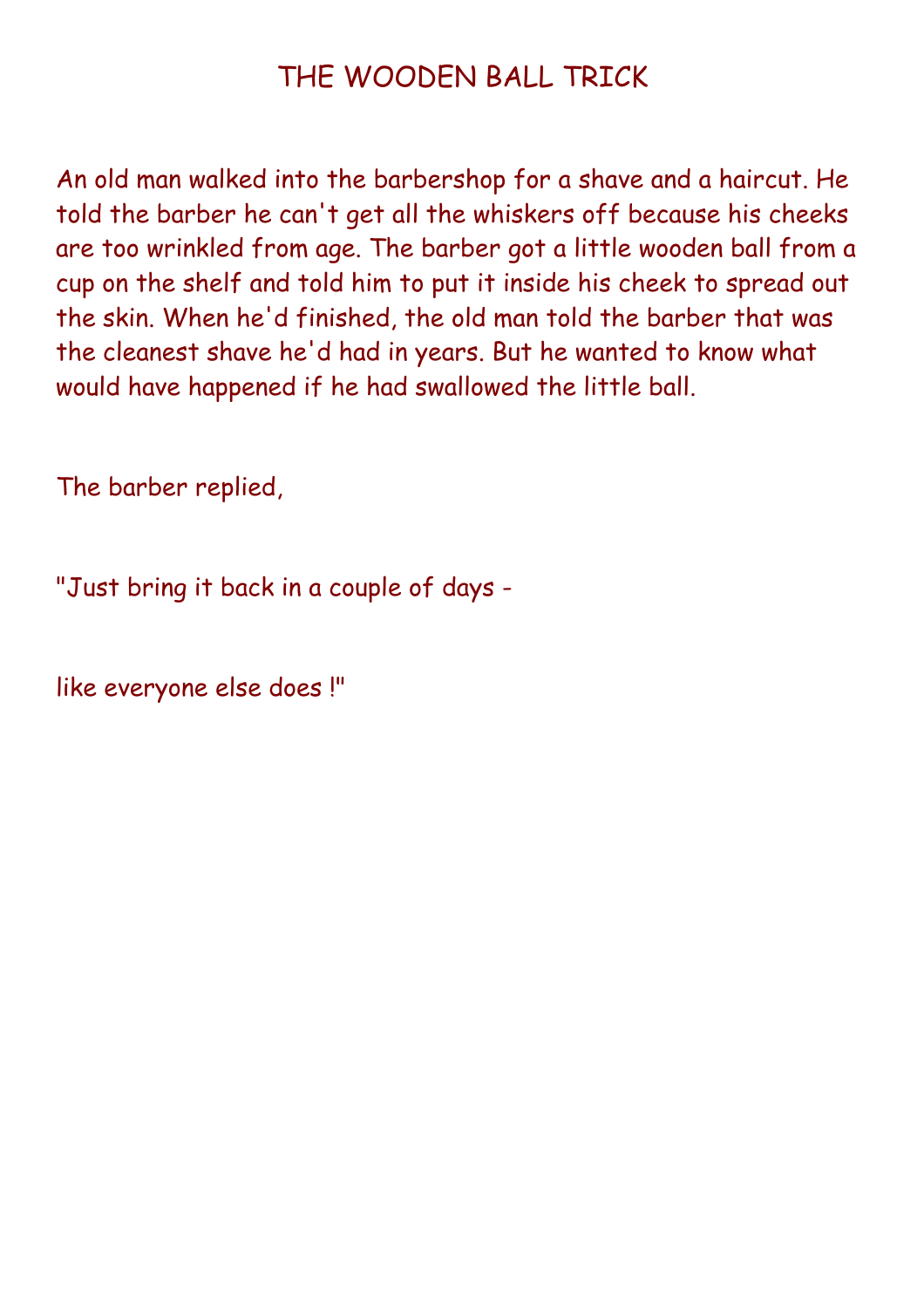### Just Like the Club

The British Way

A fleeing Taliban, desperate for water, was plodding through the Afghan desert when he saw something far off in the distance. Hoping to find water, he hurried toward the oasis only to find a British Fusilier selling regimental ties.

The Taliban asked, "Do you have water?"

The soldier replied, "There is no water, the well is dry. Would you like to buy a tie instead? They are only £5."

The Taliban shouted, "You idiot infidel! I do not need an over-priced tie. I need water! I should kill you, but I must find water first!"

"OK," said the soldier, "It does not matter that you do not want to buy a tie and that you hate me. I will show you that I am bigger than that, and that I am a much better human being than you. If you continue over that hill to the east for about two miles, you will find our Sergeant's Mess. It has all the ice cold water you need. Inshallah."

Cursing him, the Taliban staggered away over the hill.

Several hours later he staggered back, collapsed with dehydration & rasped ... "They won't let me in without a f-------g tie!"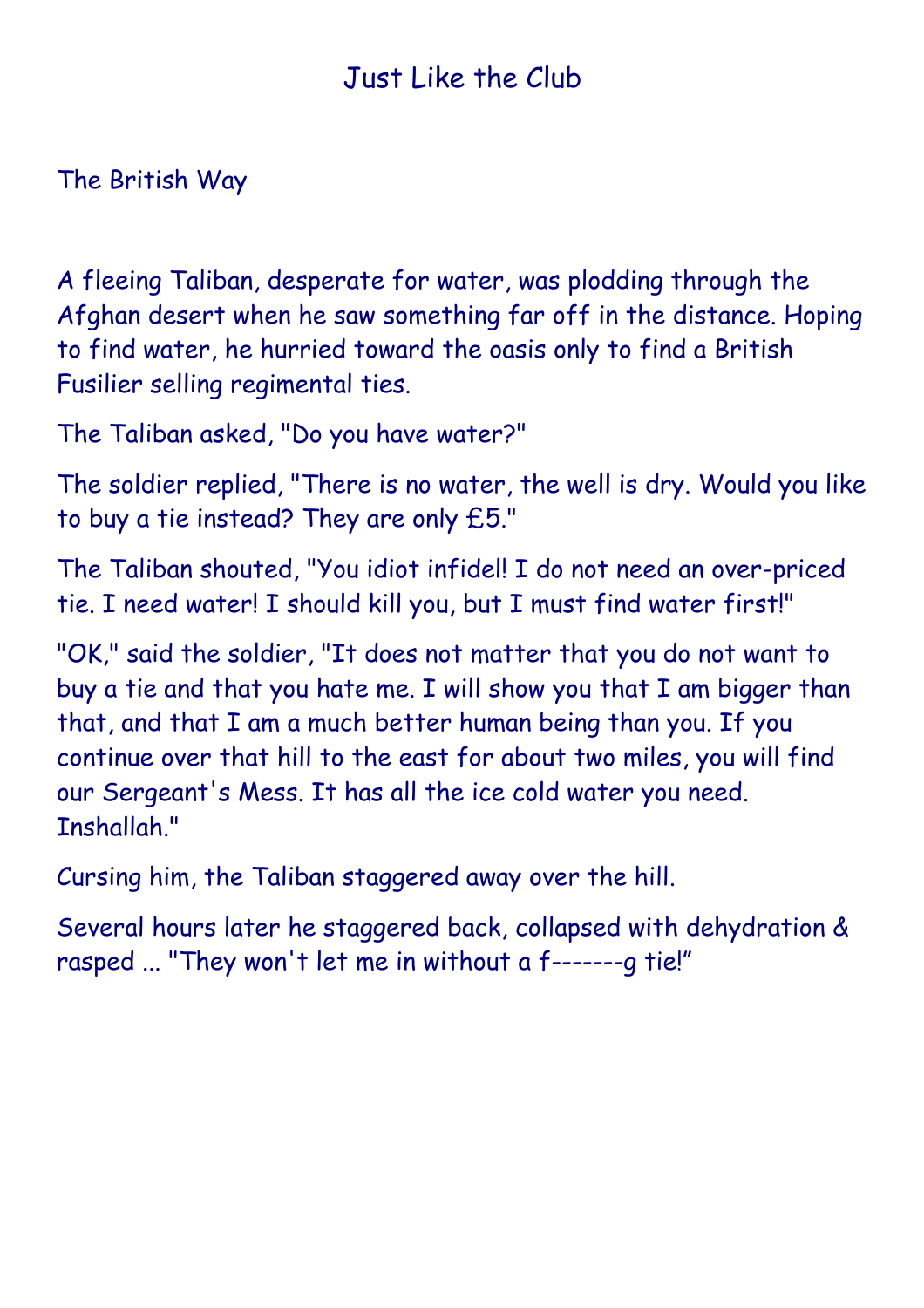#### **~ Bill Gates ~**

**This should be posted in every school or kid's bedroom.** *Love him or hate him , he sure hits the nail on the head with this.!!!*

*Bill Gates* recently gave a speech at a High School about eleven (11) things they did not and will not learn in school.

He talks about how feel-good, politically correct teachings created a generation of kids with no concept of reality and how this concept set them up for failure in the real world.

*Rule 1 :* Life is not fair - get used to it!

*Rule 2* : The world doesn't care about your self-esteem. The world will expect you to accomplish something BEFORE you feel good about yourself.

*Rule 3* : You will NOT make \$60,000 a year right out of high school. You won't be a vicepresident with a car phone until you earn both.

*Rule 4* : If you think your teacher is tough, wait till you get a boss

*Rule 5*: Flipping burgers is not beneath your dignity. Your Grandparents had a different word for burger flipping: They called it opportunity.

*Rule 6* : If you mess up, it's not your parents' fault, so don't whine about your mistakes, learn from them.

**Rule 7** : Before you were born, your parents weren't as boring as they are now. They got that way from paying your bills, cleaning your clothes and listening to you talk about how cool you thought you were:

So before you save the rain forest from the parasites of your parent's generation, try delousing the closet in your own room..

*Rule 8* : Your school may have done away with winners and losers, but life HAS NOT. In some schools, they have abolished failing grades and they'll give you as MANY TIMES as you want to get the right answer..

\*This doesn't bear the slightest resemblance to ANYTHING in real life.

*Rule 9* : Life is not divided into semesters. You don't get summers off and very few employers are interested in helping you FIND YOURSELF.

\*Do that on your own time.

*Rule 10* : Television is NOT real life. In real life people actually have to leave the coffee shop and go to jobs.

*Rule 11* : Be nice to nerds. Chances are you'll end up working for one.

**If you can read this...Thank a Teacher. If you can read this in English...Thank a Soldier! And for life and everything else you have...Thank God!!**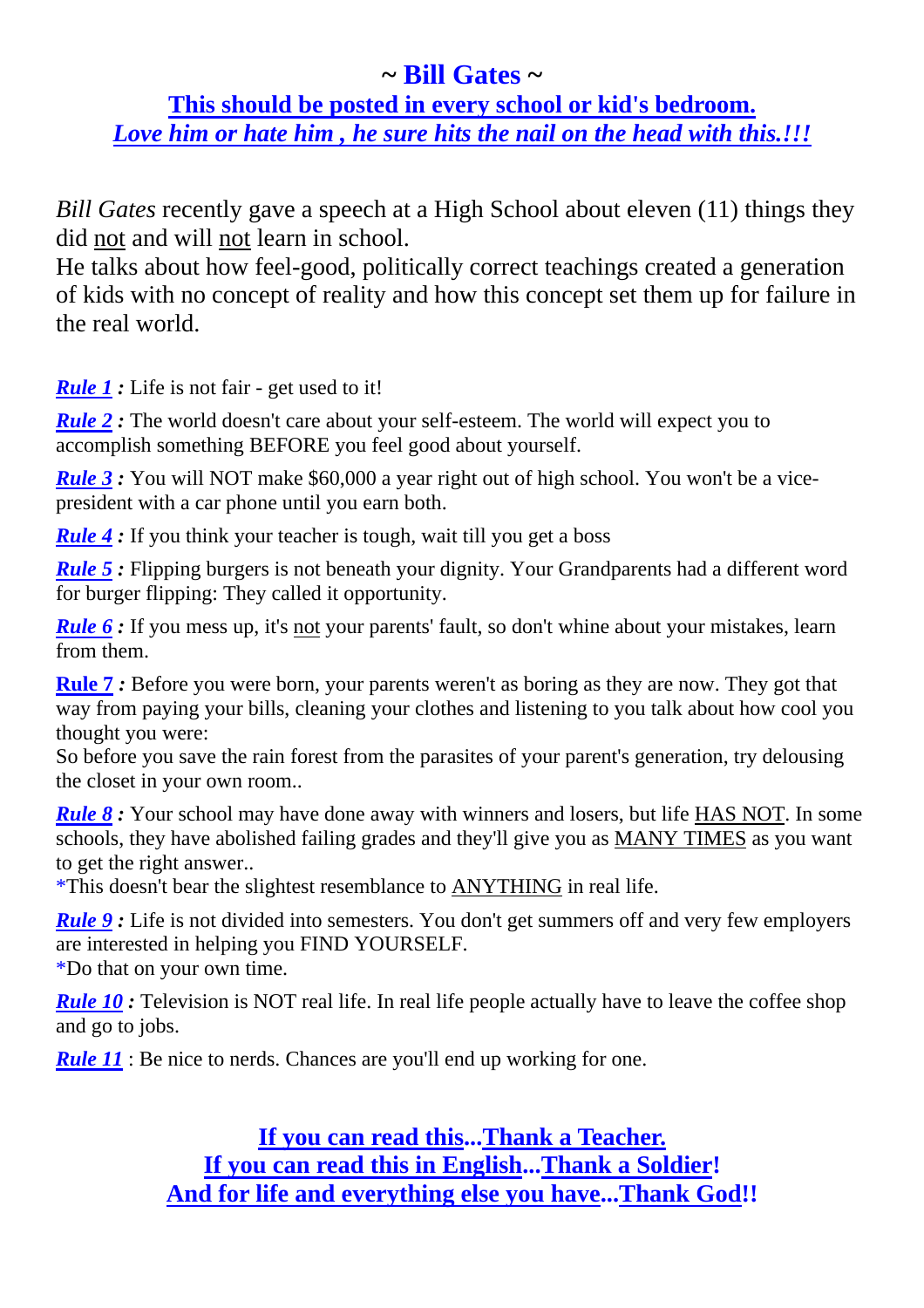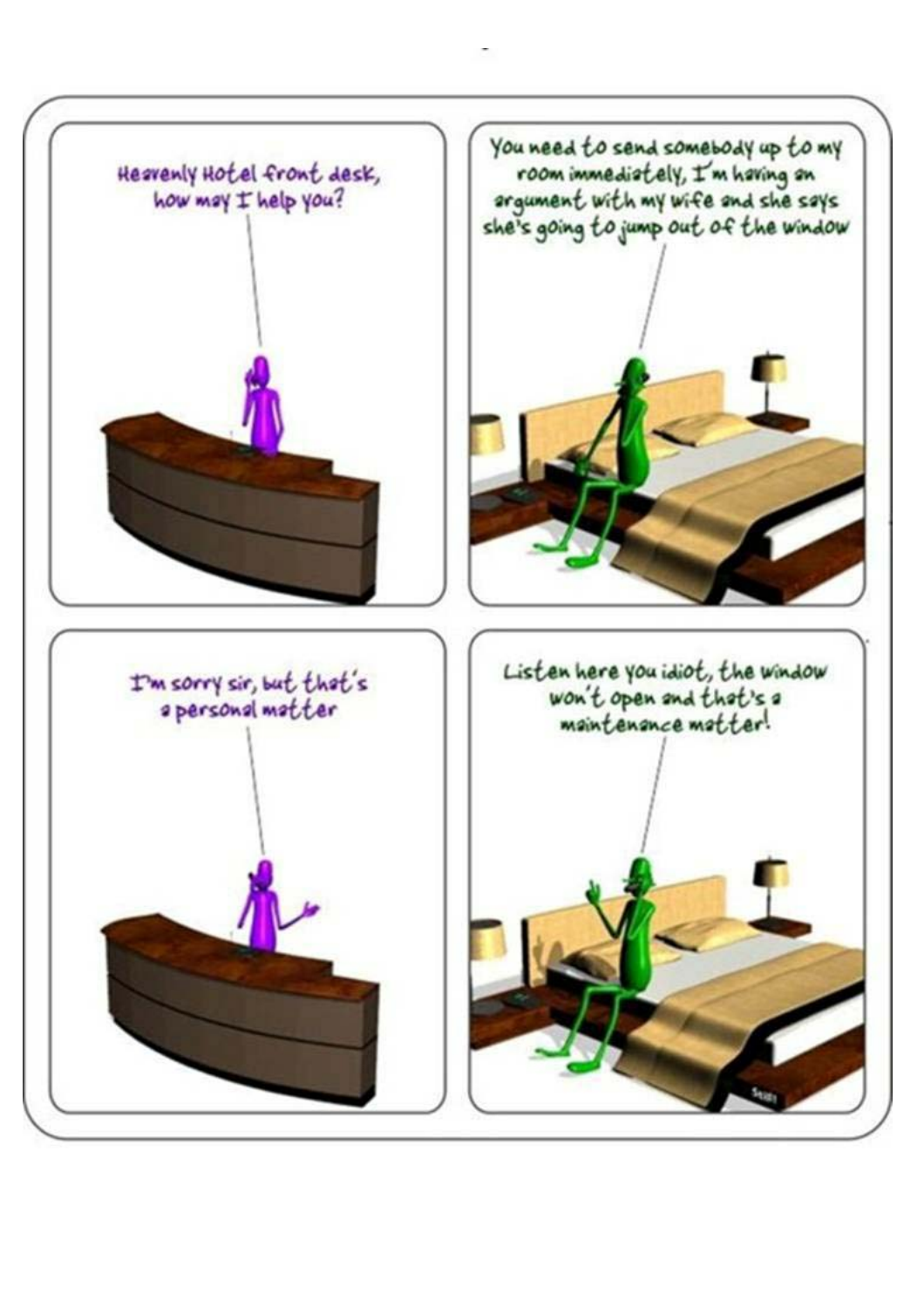**Fantastic News from The Benefits Agency:** 

اديپ هياس تفر رگا رون و راويد شقن تسرين هېاس شق.ن ام ەرېخ مشچ تڧر رگا رون ناد يون رگد ادېپ هېاس ت**فر ر** . هېاس و راويد شقن تسرين هېاس شق.ن ام ەرېخ مشچ تڧر رگا رون ناد ېون رگد شقن تسېين اديپ هېاس ام هرېخ مشج و راوېد

**If I hear anything else, I'll let you know!**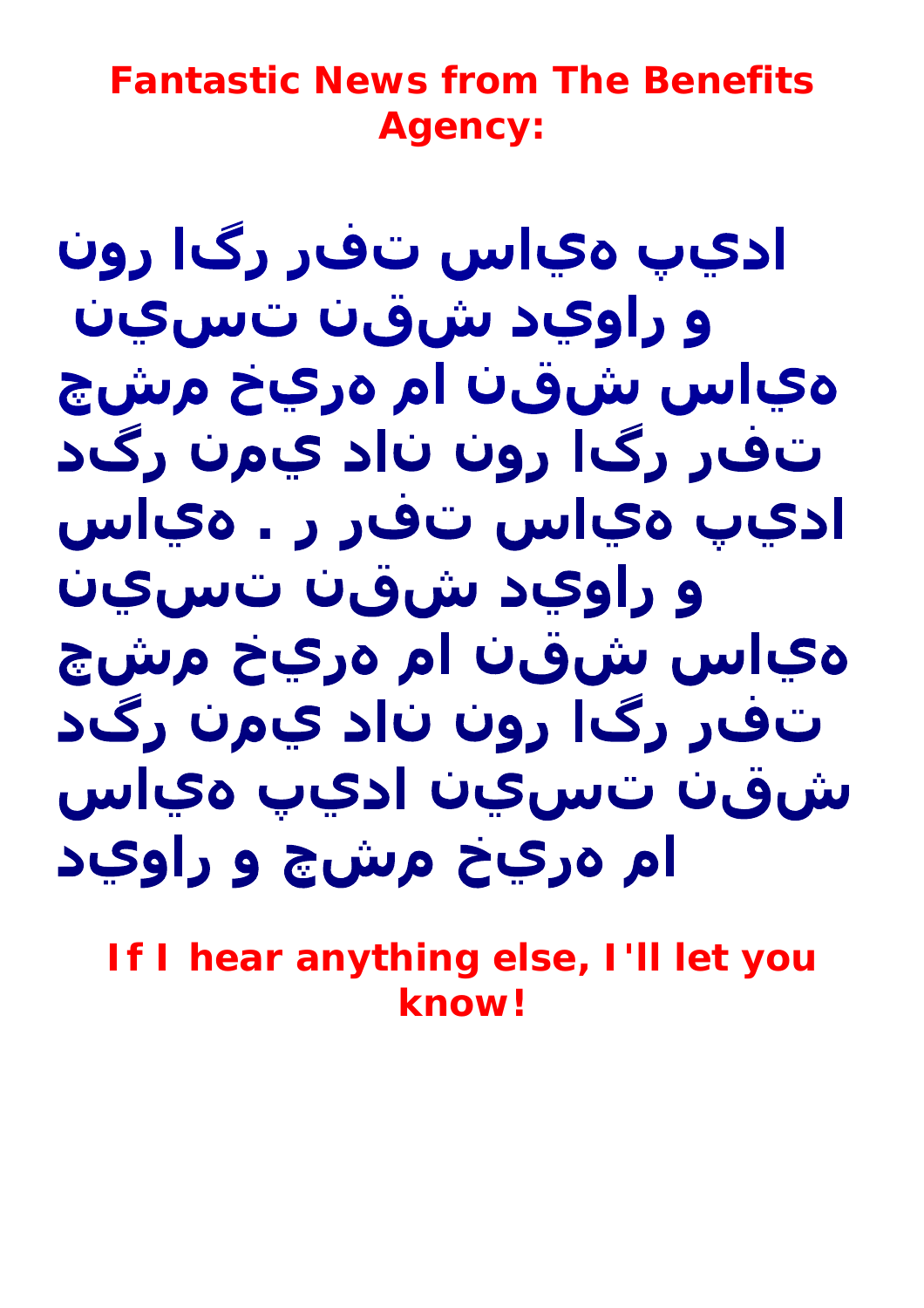The son of an illegal immigrant asks his dad, "Dad, what's democracy?"

"Well, son, that's when the British work and we get all the benefits from it!"

"But Dad, aren't the British people unhappy about that?"

"Sure they are son, but that's called 'racism.'"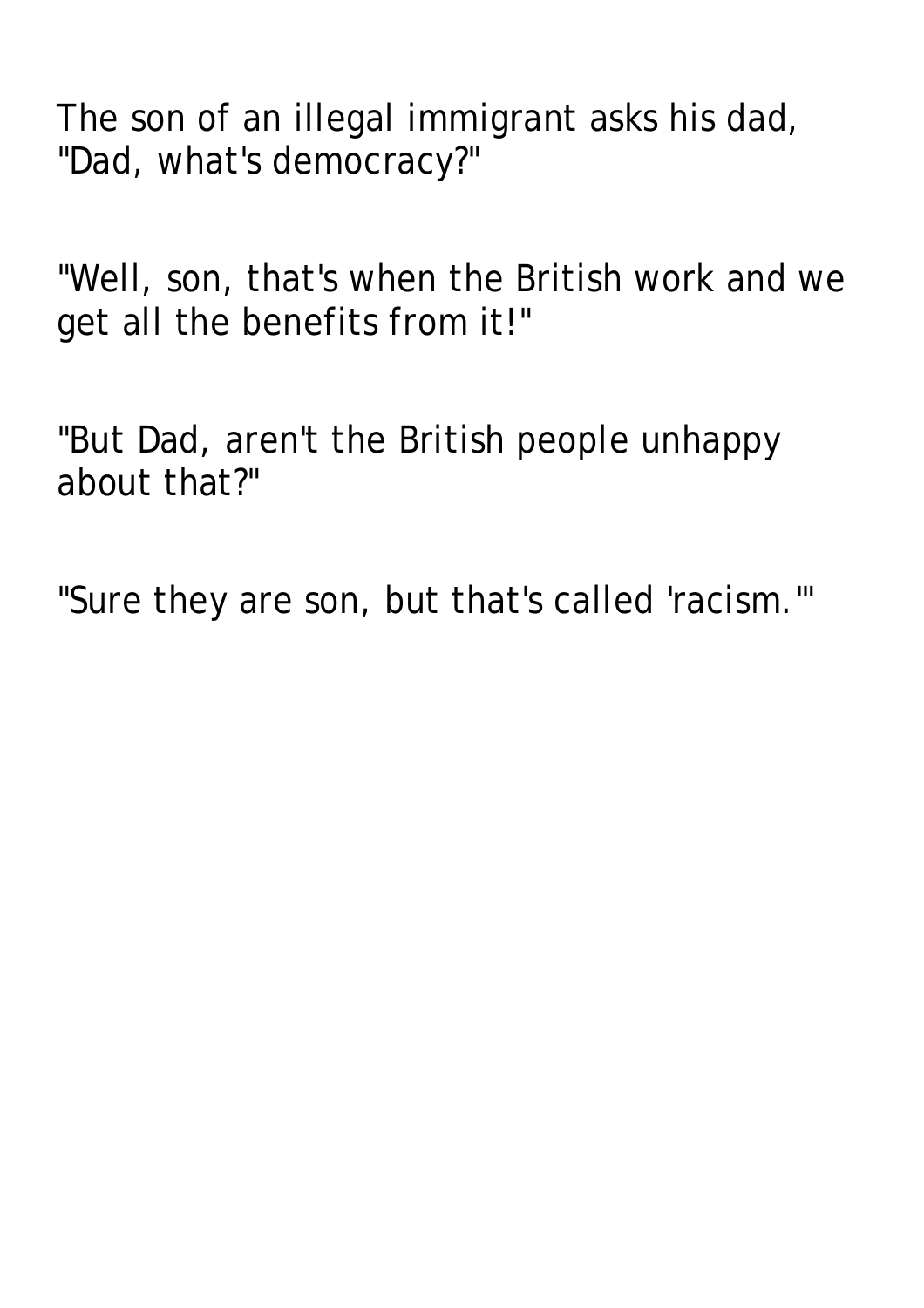

# **New ad for travel in Asia**

### **Brisbane airport billboard for new Thai Airline**

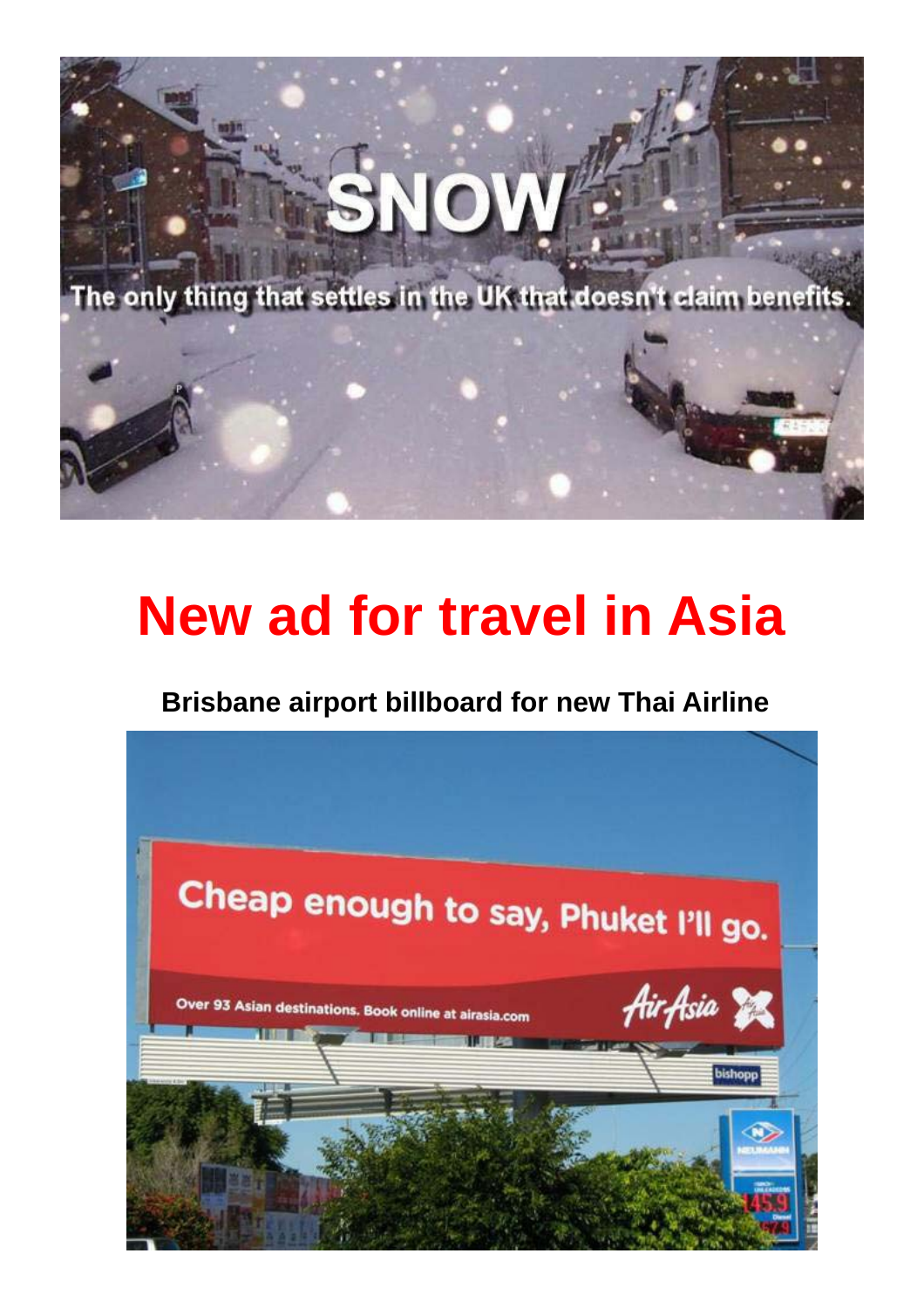### *Importance of Tax Return Accuracy*

HMRC has returned the Tax Return of a man in Evesham after he apparently answered one of the questions incorrectly.

In response to the question 'Do you have anyone dependent on you?' the man wrote '2.1 million illegal immigrants, 1.1 million crackheads, 4.4 million unemployable Jeremy Kyle scroungers, 900,000 criminals in over 85 prisons, plus 650 idiots in parliament and the whole of the European Commission.

HMRC stated that the response was unacceptable.

The man's response to HMRC was 'Who did I miss out?

As reported in the Valley News January 13 2013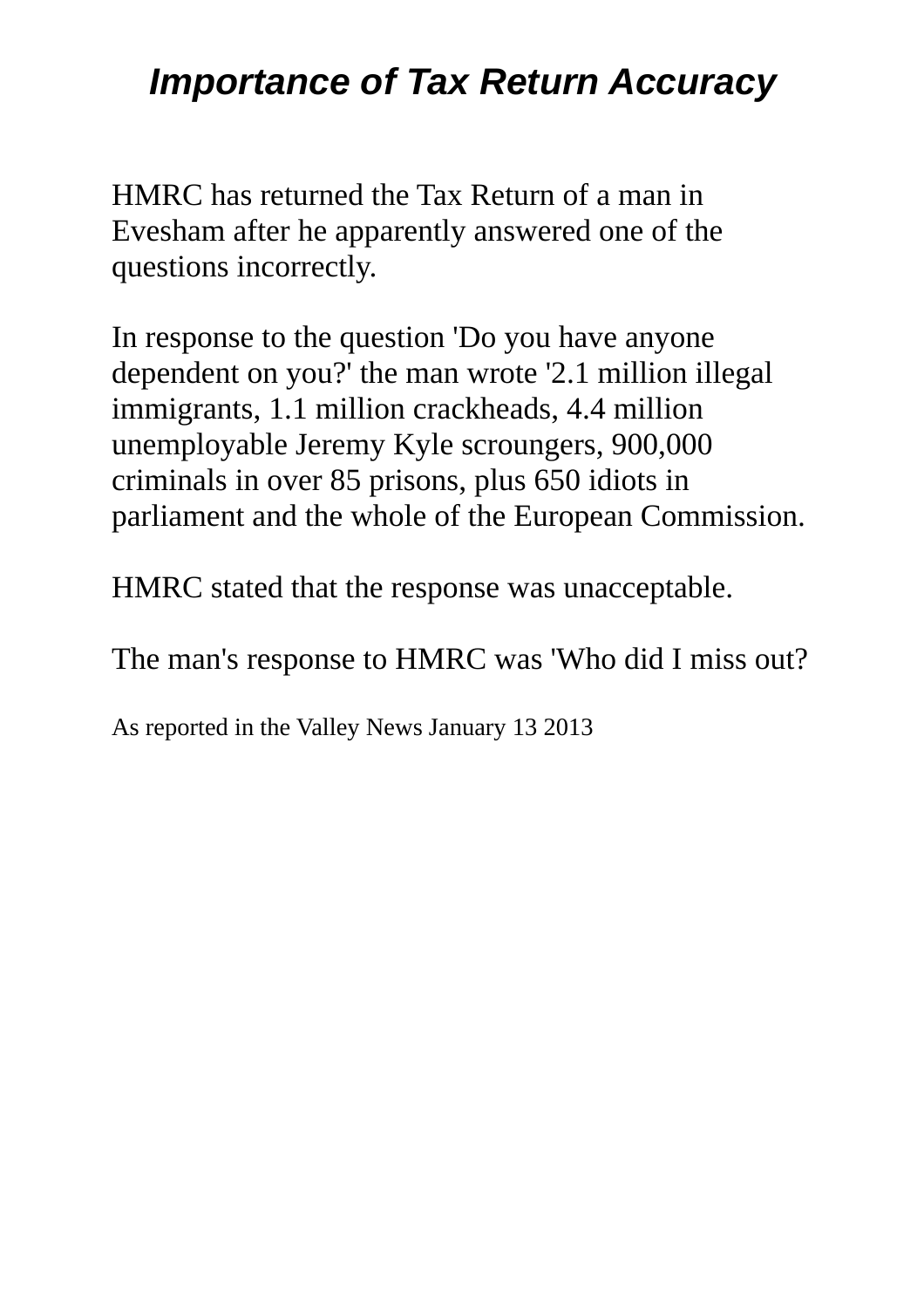Subject: Australian Bar Scene

A man walks into his crowded local bar brandishing a revolver yelling,

"Who's the bastard here who's been screwing my wife?"

A voice from the back of the bar shouts;

"You don't have enough ammo, mate"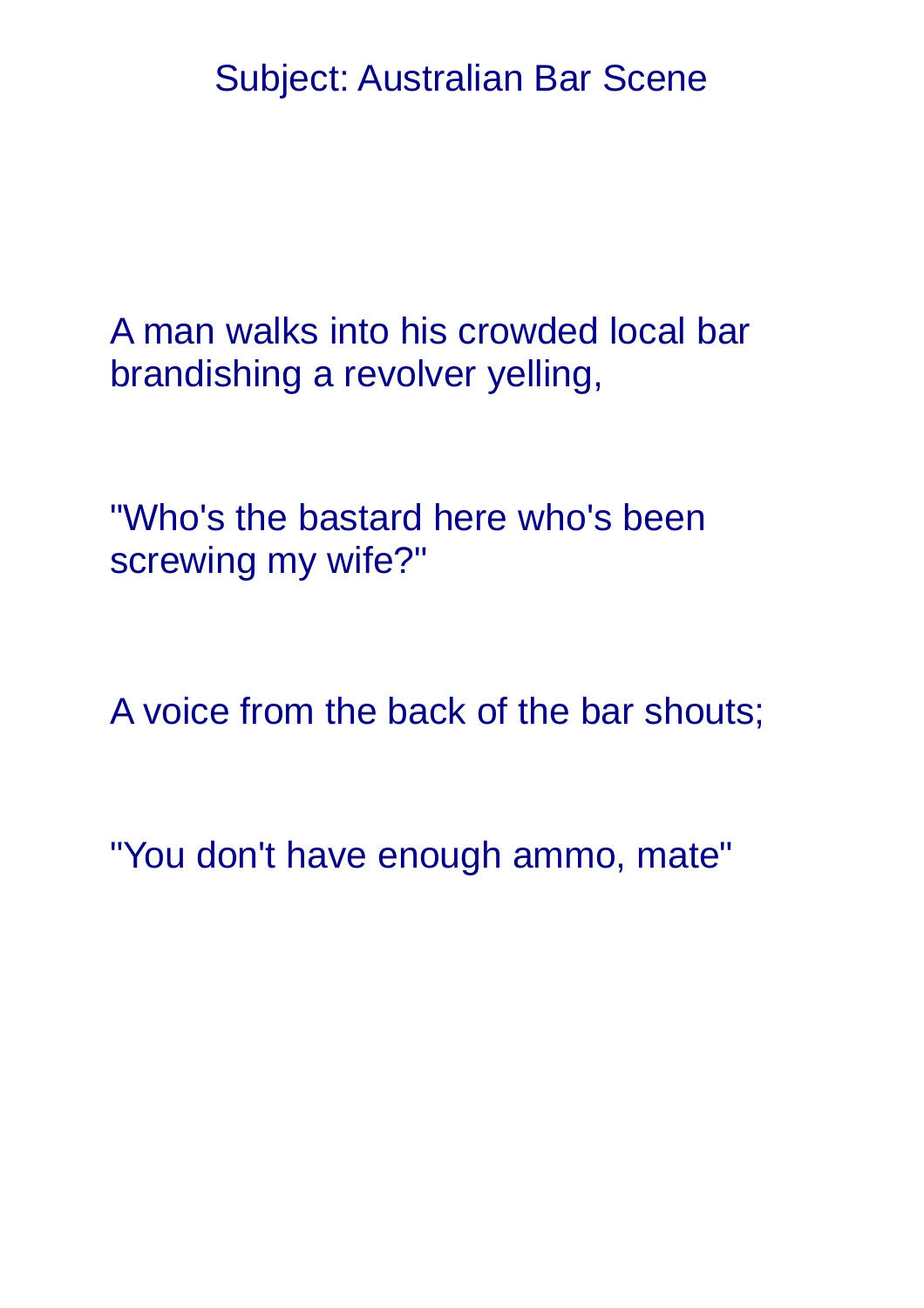#### THIS COULD BE US SOMEDAY!

A couple in their nineties are both having problems remembering things. During a check-up, the doctor tells them that they're physically okay, but they might want to start writing things down to help them remember ..

Later that night, while watching TV, the old man gets up from his chair. 'Want anything while I'm in the kitchen?' he asks.

'Will you get me a bowl of ice cream?'

'Sure.'

'Don't you think you should write it down so you can remember it?' she asks.

'No, I can remember it.'

'Well, I'd like some strawberries on top, too. Maybe you should write it down, so as not to forget it?'

He says, 'I can remember that. You want a bowl of ice cream with strawberries.'

'I'd also like whipped cream. I'm certain you'll forget that, write it down?' she asks.

Irritated, he says, 'I don't need to write it down, I can remember it! Ice cream with strawberries and whipped cream - I got it, for goodness sake!'

Then he toddles into the kitchen. After about 20 minutes, the old man returns from the kitchen and hands his wife a plate of bacon and eggs. She stares at the plate for a moment.

'Where's my toast?'

An elderly couple had dinner at another couple's house, and after eating, the wives left the table and went into the kitchen.

The two gentlemen were talking, and one said, 'Last night we went out to a new restaurant and it was really great. I would recommend it very highly.'

The other man said, 'What is the name of the restaurant?'

The first man thought and thought and finally said, 'What's the name of that flower you give to someone you love? You know, the one that's red and has thorns.'

'Do you mean a rose?'

'Yes, that's the one,' replied the man. He then turned towards the kitchen and yelled, 'Rose, what's the name of that restaurant we went to last night?'

Hospital regulations require a wheel chair for patients being discharged. However, while working as a student nurse, I found one elderly gentleman already dressed and sitting on the bed with a suitcase at his feet, who insisted he didn't need my help to leave the hospital.

After a chat about rules being rules, he reluctantly let me wheel him to the elevator.

On the way down I asked him if his wife was meeting him.

'I don't know,' he said. 'She's still upstairs in the bathroom changing out of her hospital gown.'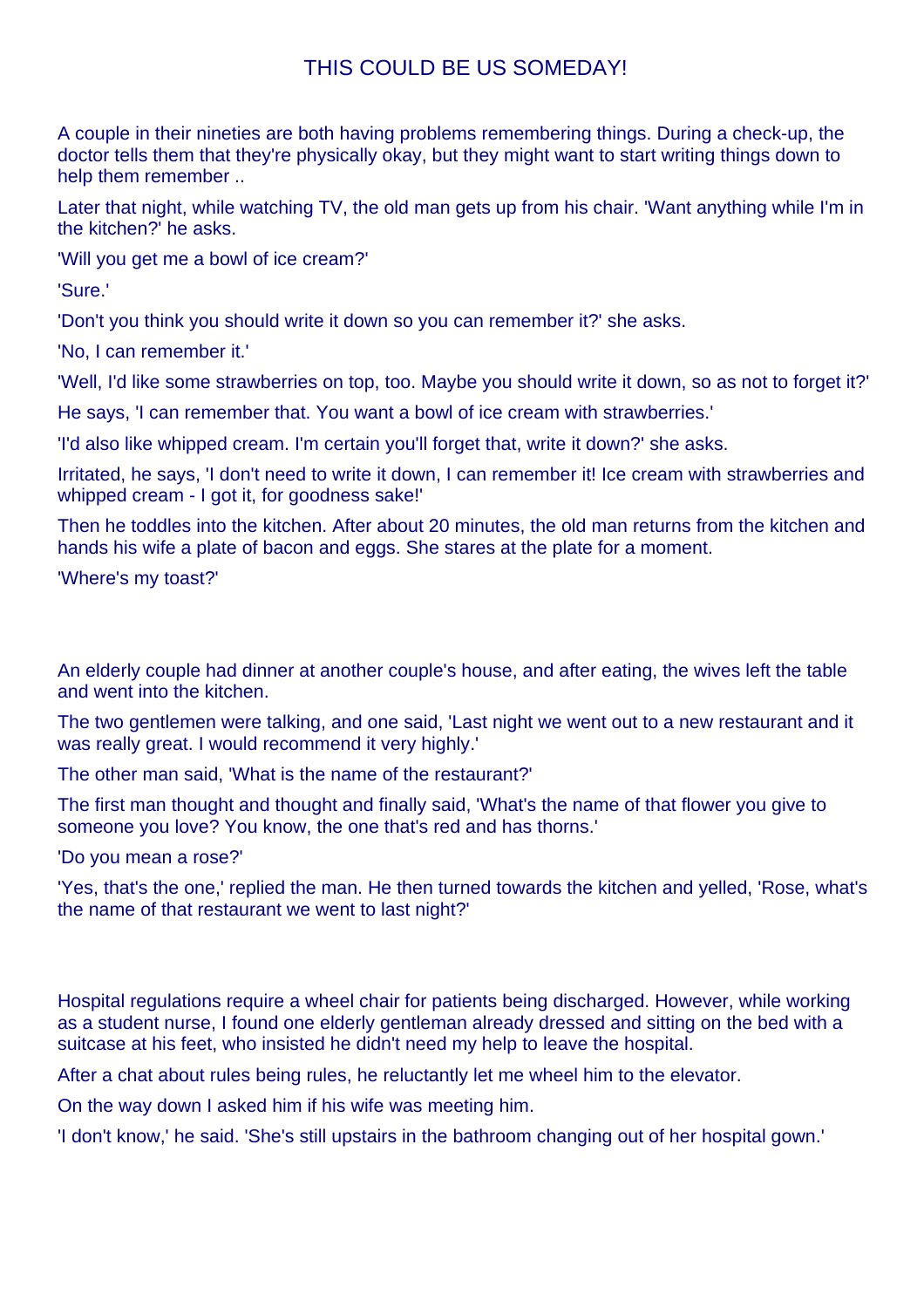A senior citizen said to his eighty-year old buddy: 'So I hear you're getting married?' 'Yep!' 'Do I know her?' 'Nope!' 'This woman, is she good looking?' 'Not really.' 'Is she a good cook?' 'Naw, she can't cook too well.' 'Does she have lots of money?' 'Nope! Poor as a church mouse.' 'Well, then, is she good in bed?' 'I don't know.' 'Why in the world do you want to marry her then?' 'Because she can still drive!'

A man was telling his neighbour, 'I just bought a new hearing aid. It cost me four thousand dollars, but it's state of the art. It's perfect.'

'Really,' answered the neighbour. 'What kind is it?' 'Twelve thirty.'

Morris, an 82 year-old man, went to the doctor to get a physical.

A few days later, the doctor saw Morris walking down the street with a gorgeous young woman on his arm.

A couple of days later, the doctor spoke to Morris and said, 'You're really doing great, aren't you?' Morris replied, 'Just doing what you said, Doc: 'Get a hot mamma and be cheerful.''

The doctor said, 'I didn't say that.. I said, 'You've got a heart murmur; be careful.'

One more. . .!

A little old man shuffled slowly into an ice cream parlour and pulled himself slowly, painfully, up onto a stool... After catching his breath, he ordered a banana split.

The waitress asked kindly, 'Crushed nuts?'

'No,' he replied, 'Arthritis.'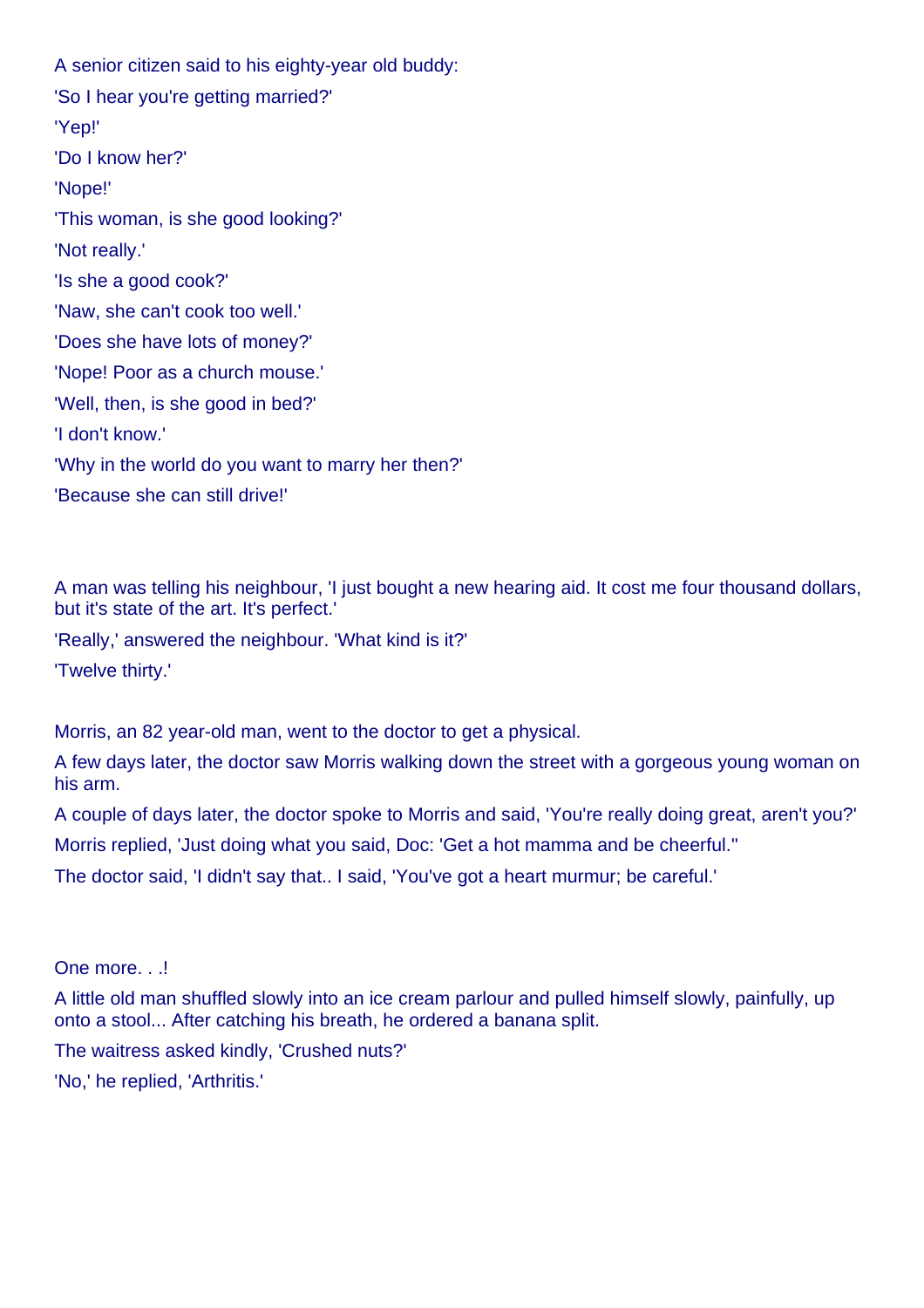Sometimes it DOES take a Rocket Scientist!! (true story)..

\*\*\*\*\*\*

#### FROM ROLLS-ROYCE STAFF MAGAZINE



\*\*\*\*\*\*

Scientists at Rolls Royce built a gun specifically to launch dead chickens at the windshields of airliners and military jets all travelling at maximum velocity.

The idea is to simulate the frequent incidents of collisions with airborne fowl to test the strength of the windshields.

American engineers heard about the gun and were eager to test it on the Windshields of their new high speed trains.

Arrangements were made, and a gun was sent to the American engineers.

When the gun was fired, the engineers stood shocked as the chicken shot out of the barrel, crashed into the shatterproof shield, smashed it to smithereens, blasted through the control console, snapped the engineer's back-rest in two and embedded itself in the back wall of the cabin like an arrow shot from a bow..

The horrified Americans sent Rolls Royce the disastrous results of the experiment, along with the designs of the windshield and begged the British scientists for suggestions.

You're going to love this......

Rolls Royce responded with a one-line memo:

"Defrost the chicken."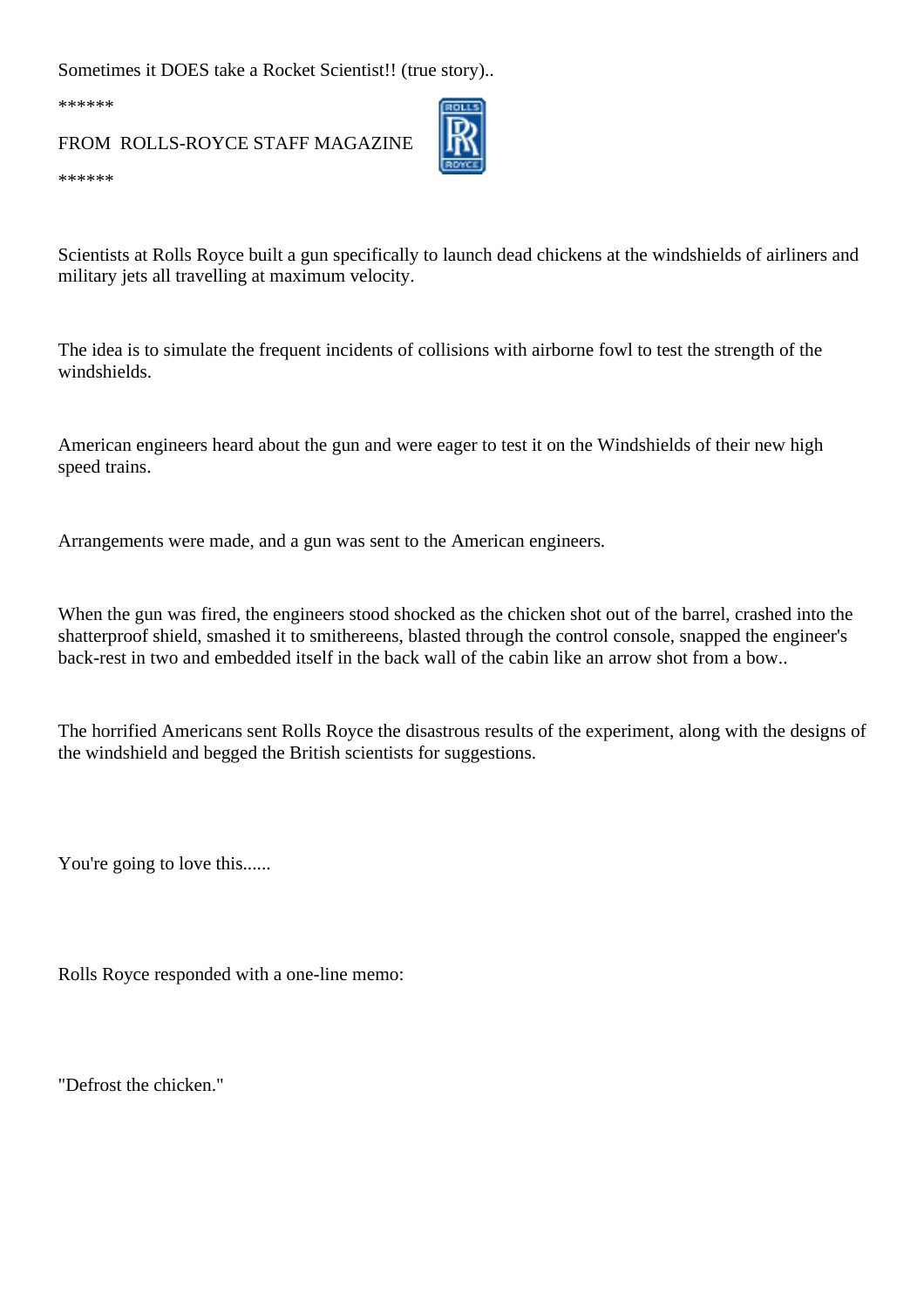#### So hungry you could eat a horse?

We've got you covered



This just in – according to a Gallop poll, 83 per cent of people are fed up with Tesco burger jokes.

For the rest of you:

Hamburgers – an anagram of "Shergar Bum" – coincidence?

To eat or not eat a Tesco burger – that is equestrian.

I had one of them horse burgers – gave me the trots

I've just checked the Tesco burgers in my fridge…….AND THEY'RE OFF!

The Food Standards Agency have started a National Hunt for the guilty parties.

Tesco mini burgers – horsed'oeuvre or mane?

I like mine cooked medium to Redrum

They are sold in France as Tesco Cheval ue

They found horse DNA? – what's the National Dyslexics Association got to do with this story?

Do you prefer your burger medium rare, or good to firm?

You know what they say, Shergar and spice and all things nice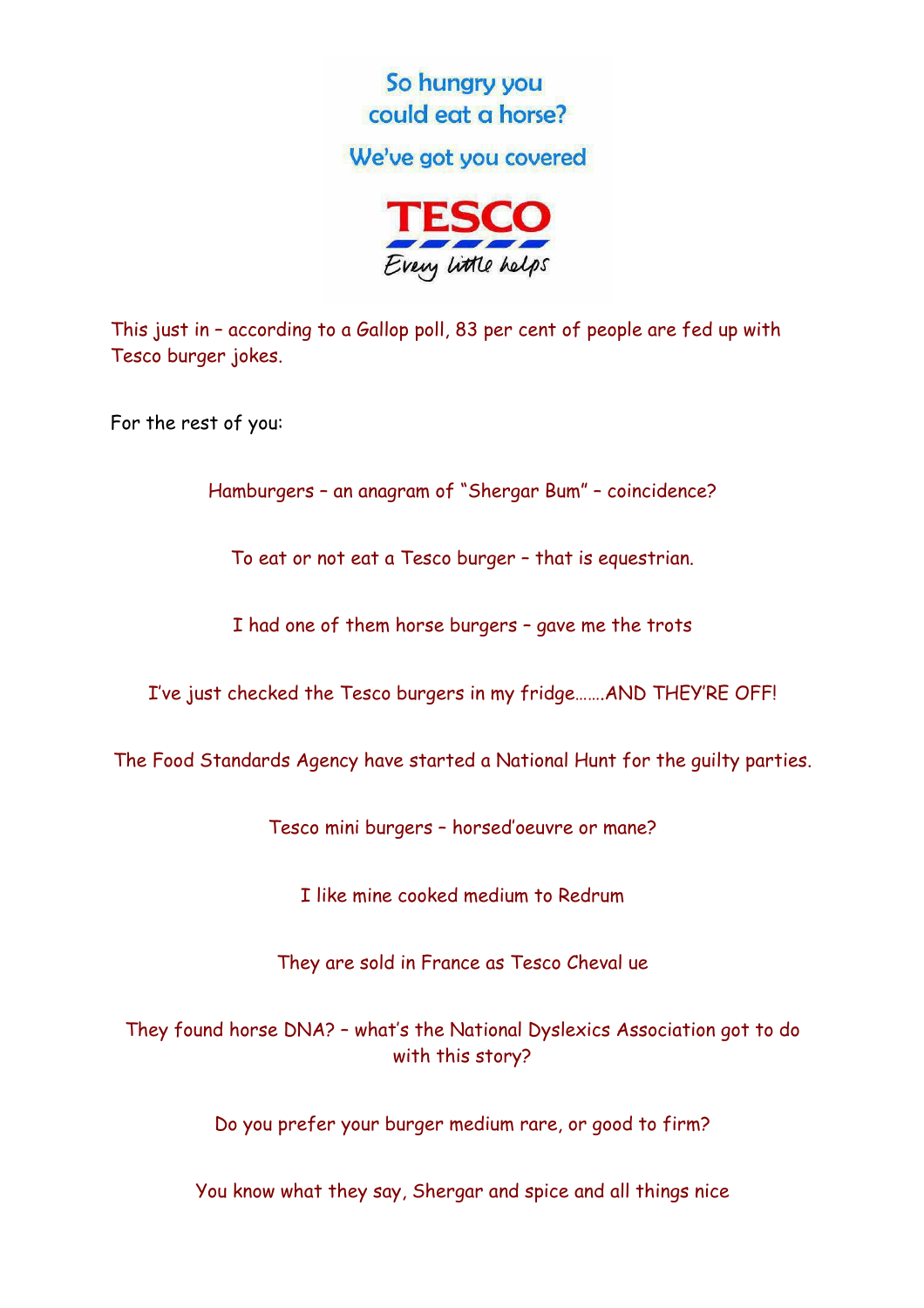What do you drink with horse meat – eqWine?

What's next? Unicorn in Tesco sweetcorn?

If you're burger is 75 per cent beef, does that make it a Quarterhorse?

How do you eat a horse burger – put a bit in your mouth, silly!



What cheese do you have with a Tesco burger – mascarpone of course!

It gets worse, now they've found traces of zebra in Tesco bar codes

I went to a Tesco café yesterday and ordered a burger. They asked me if I wanted anything on it, and I said: 'Yes — a fiver each way.'

Does anyone have a tooth pick? I had a Tesco burger last night and there's still a bit between my teeth.

My daughter has always wanted a pony, so I'm buying her a Tesco Quarter Pounder for her birthday.

My doctor told me to watch what I eat, so I went out and bought tickets for the Grand National.

If you think horse meat's bad, wait until you try Tesco's veggie burgers. They're made of genuine uniQuorn.

> Scientist: 'Sir, we've discovered horse meat in your burgers.' Tesco boss: 'Why the long face?'

I won't eat Tesco burgers. They may be low in fat, but they have a very high Shergar content.

Tesco are giving treble points on your Clubcard for all burgers and petrol, starting today. The deal's called Only Fuel and Horses.

What do you call a burnt Tesco burger? Black Beauty.

A motorist gets pulled over by a police officer, who asks him to blow into a breathalyser. The machine beeps.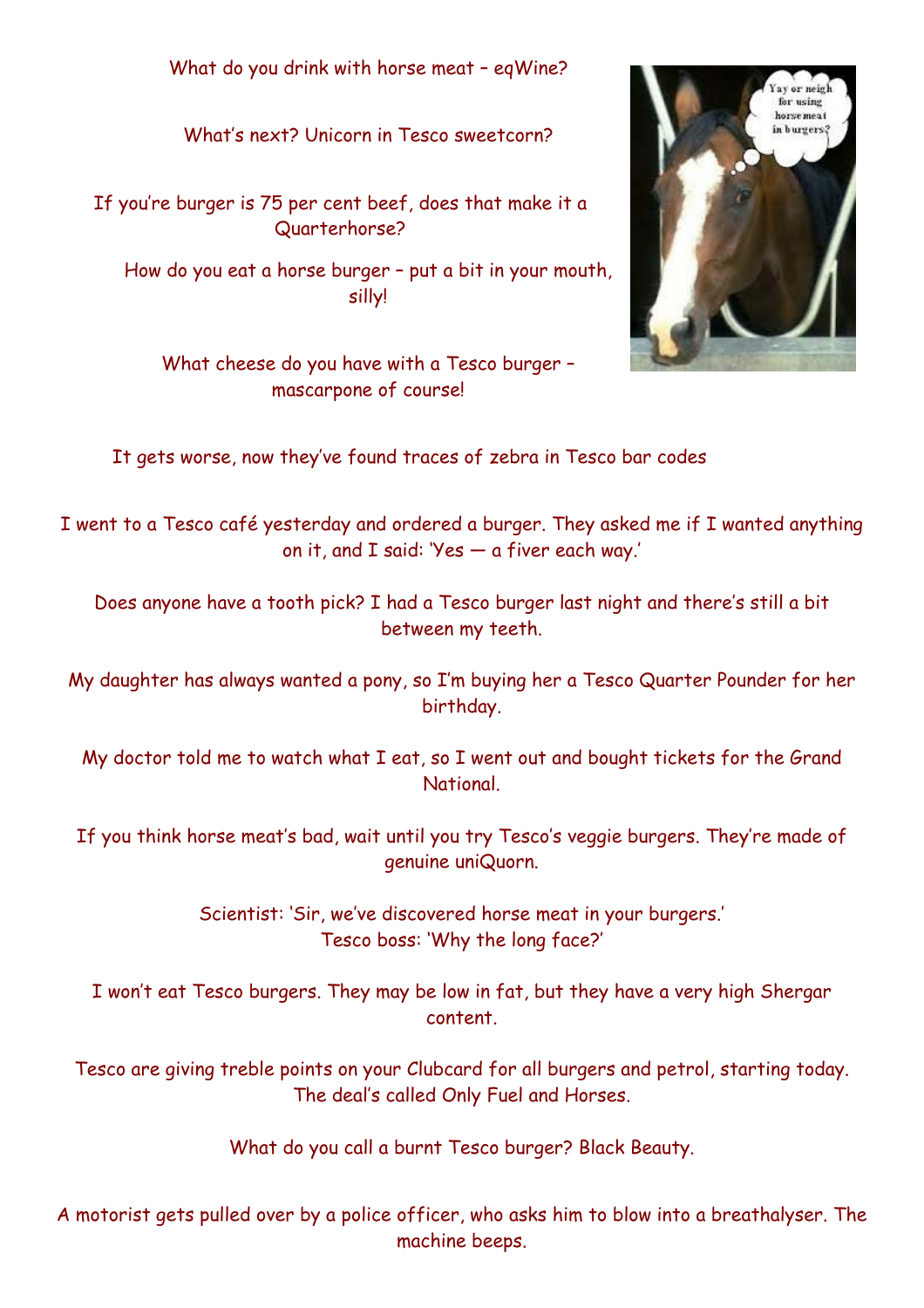'I'm sorry Sir,' says the officer. 'You're over the limit. Can you tell me what you have had tonight?'

'Nothing Officer,' replies the man. 'Just a burger from Tesco.' 'That explains it,' says the policeman. 'I knew I could smell Red Rum.'

They've found horse meat in Tesco burgers? It's an unbridled disaster.

A Tesco burger walks into a bar. 'A pint please.' 'I can't hear you,' says the barman. 'Sorry' replies the burger. 'I'm a little bit horse.'

I selected some burgers on the Tesco website. And then clicked 'Add to cart.'



A woman has been taken to hospital after eating Tesco burgers. Her condition is said to be stable.

I used to work on the Tesco meat counter, but it was like flogging a dead horse.

Last night I ate a Tesco burger, an Iceland burger and an Aldi burger to find out which had the best taste. Tesco won by a short head.

I think someone may be sending me death threats. I woke up this morning with a Tesco burger in my bed.

I bought an 'award-winning' Tesco burger. I didn't realise they meant it had won the Cheltenham Gold Cup.

I used to work for Tesco, but I was fired. I got an email about a delivery of horse meat and I marked it as spam.

Horse meat in Tesco burgers? What are the odds on that?

I tried to take some burgers back to Tesco but they said they wouldn't accept them. Looks like I'm saddled with them.

> Husband: 'I'm so hungry I could eat a horse.' Wife: 'Why don't you go to Tesco?'

Personally, I think people who don't like eating horse meat are being a bit blinkered. Despite the recent news, Tesco says that their beef burger sales remain stable.

I won't be switching to Tesco Finest burgers. They're so expensive that buying enough for a big family dinner won't leave you much change from a pony.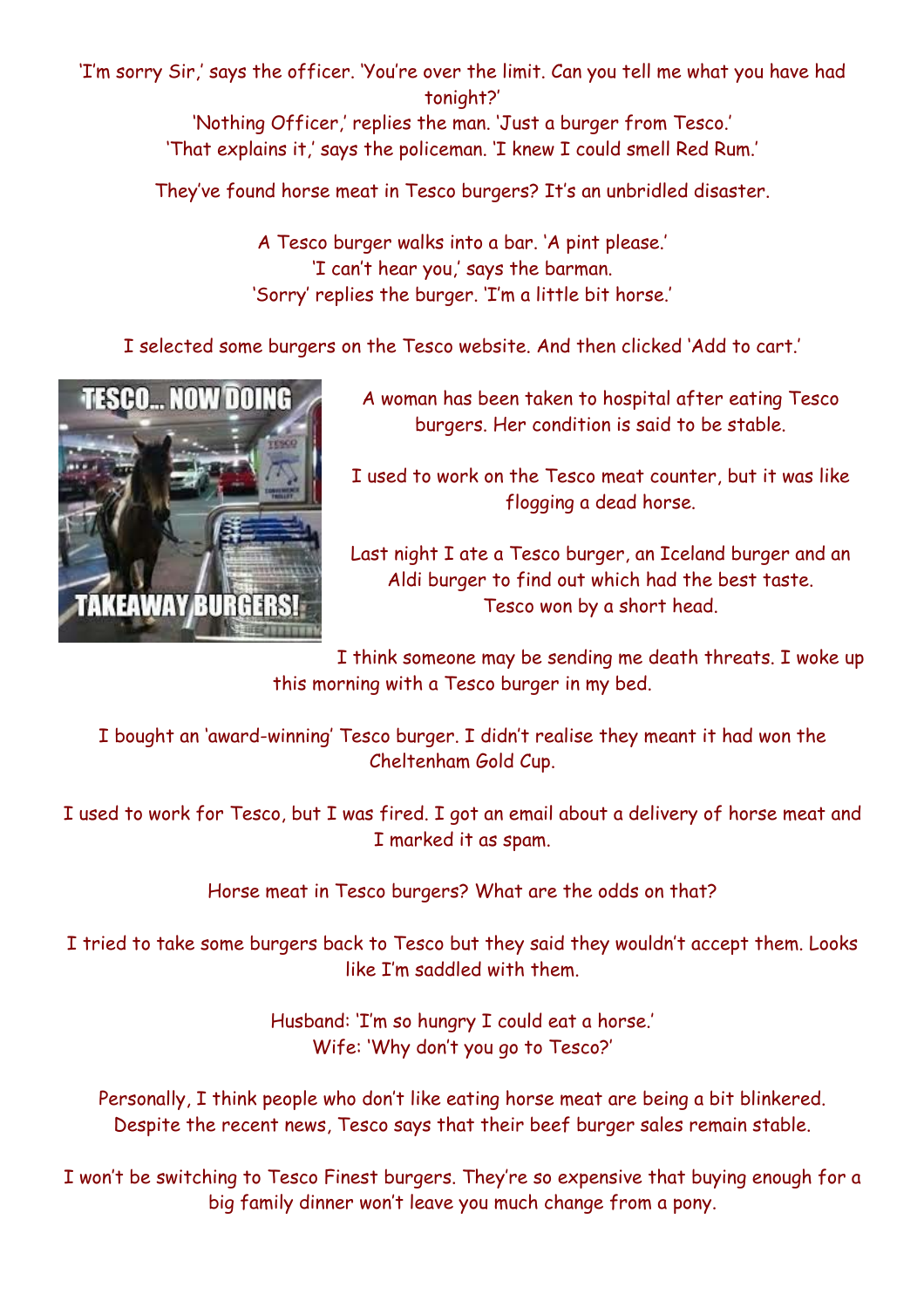I was going to give up fast food for January, but I fell at the final hurdle and had a Tesco burger.

Just been to Tesco and bought a bottle of Bacardi, a bottle of Lamb's and some burgers. So that's white rum, navy rum and Red Rum.

Unused HMV vouchers are now being accepted at Tesco. Just tell them HMV means 'Horse Meat Voucher'.

Despite the recent scandal, Tesco insist they use only meat of the highest quality. A spokesman said: 'Our meat has to clear several hurdles before it goes on sale.'

What's in this burger? It just jumped over my chips.

I don't know why there's a fuss all of a sudden. There's been horse meat in Tesco burgers for donkey's years.

I like my burgers with a side saddle and neighonnaise.

I hope Tesco were selling those burgers at hoof price.

So there's horse meat in Tesco's burgers. Don't worry, it's not the mane ingredient.

Forget the Everyday Value burgers  $-$  I only eat those mini-burgers you have as snacks. You know, the horse d'oeuvres.

I bought some Tesco burgers — I wanted to get venison ones, but they were dead dear.

I ordered a Tesco burger the other day — but asked them to hold the dressage.

Tesco would've got away with it if it wasn't for the DN Neigh test.

Other supermarkets are now racing to catch up – coming soon……My Lidl Pony

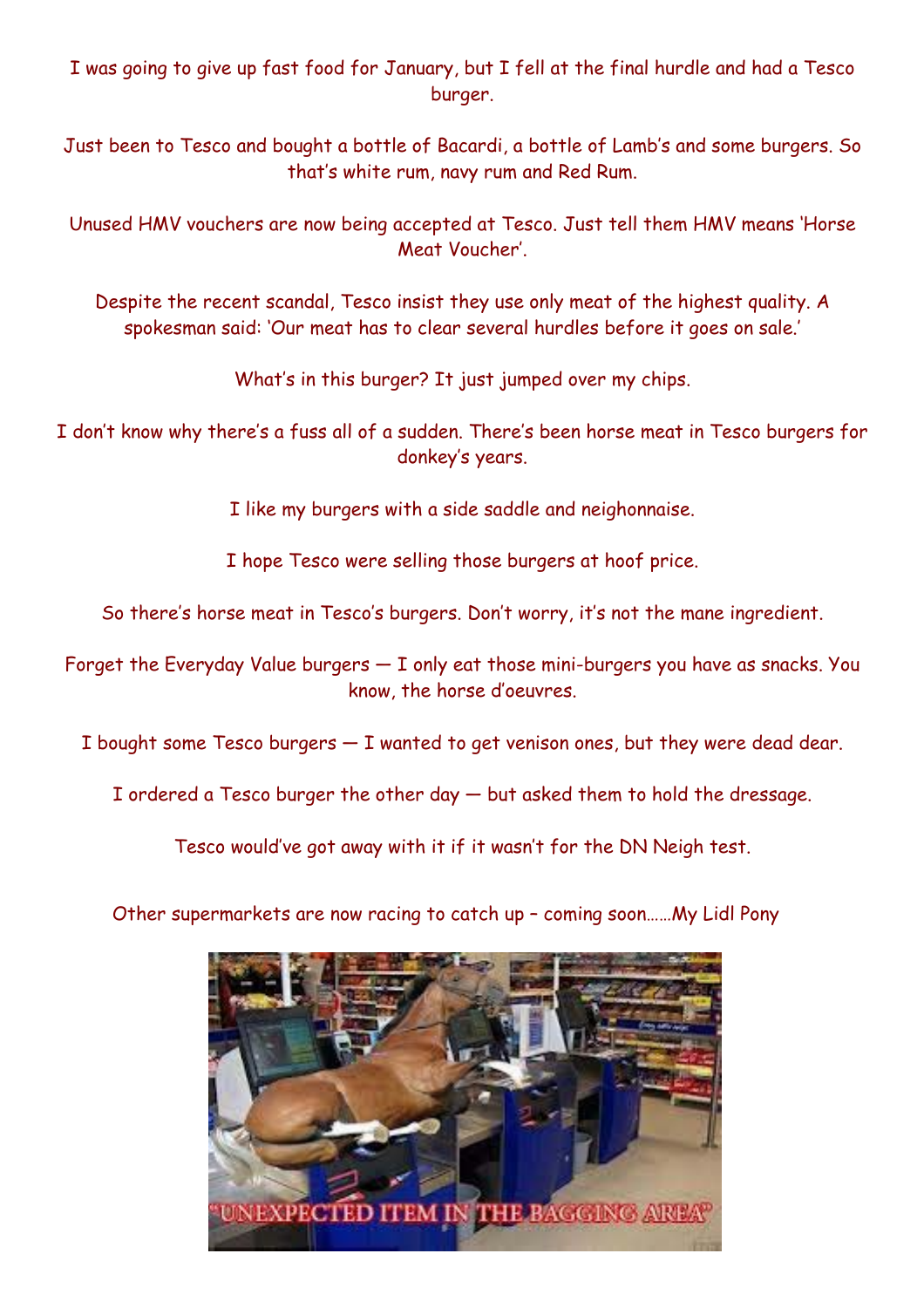### **Walking Eagle**



On a recent trip to the United States , Tony Blair, Ex. Prime Minister of the UK , addressed a major gathering of Native American Indians.

He spoke for almost an hour on his plans for a Carbon Trading Tax for the UK and Europe

At the conclusion of his speech, the crowd presented him with a plaque inscribed with his new Indian name - **Walking Eagle**.

A very chuffed Tony then departed in his motorcade, waving to the crowds..

A news reporter later asked one of the Indians how they came to select the new name given to Tony Blair

They explained that **Walking Eagle** is the name given to a bird so full of shit that it can no longer fly.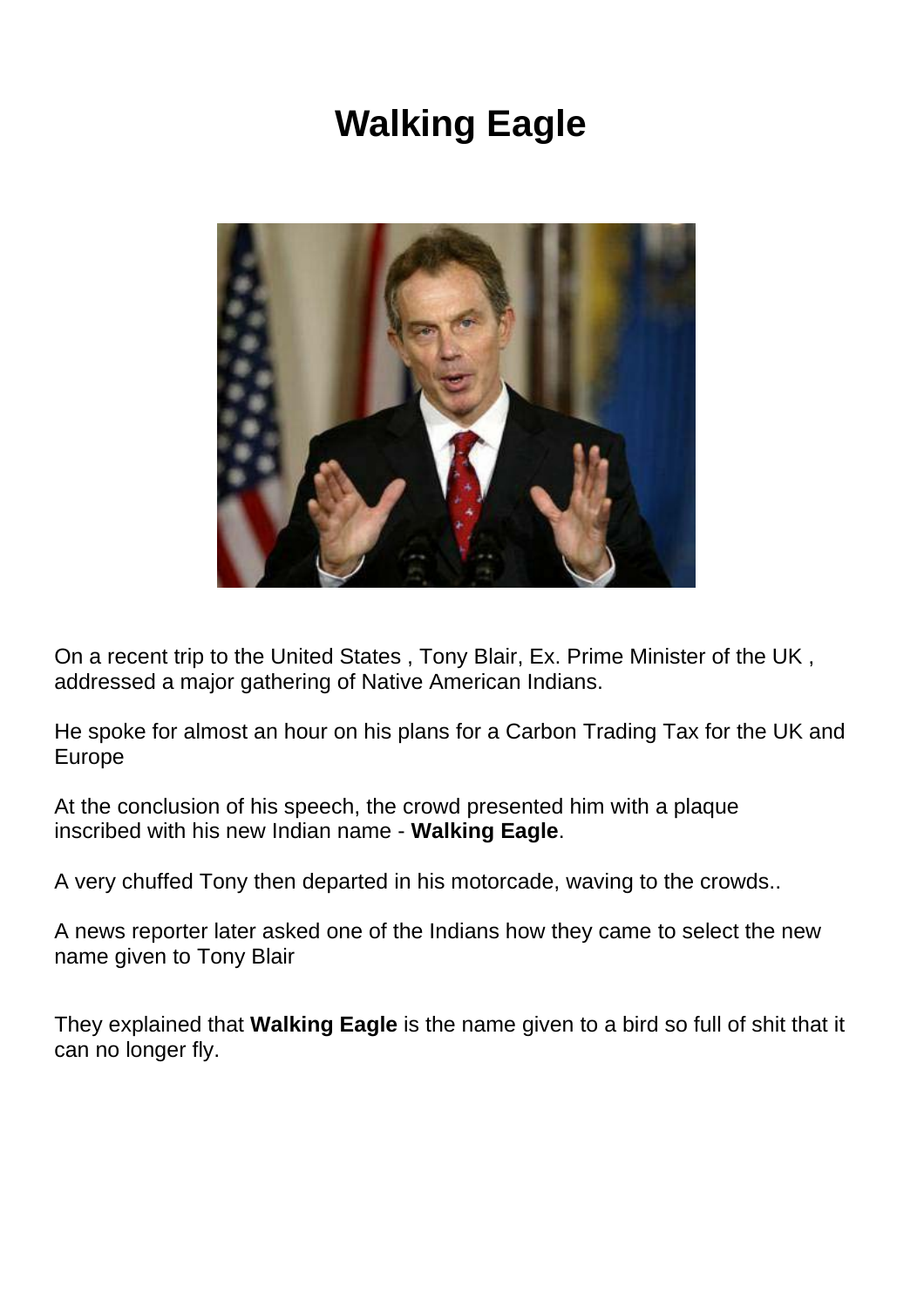

 $6$ bsubir

## The Dot  $\bullet$

For centuries, Hindu women have worn a dot on their foreheads. Most of us have naively thought this was connected with tradition or religion, but the Indian embassy in London has recently revealed the true story. When a Hindu woman gets married, she brings a dowry into the union. On her wedding night, the husband scratches off the dot to see whether he has won a Convenience Store, a Petrol Station, a Post Office, a Taxi cab, or a Curry Restaurant in U.K.

If nothing is there, he must remain in India to answer telephones and provide us with B.T. technical advice.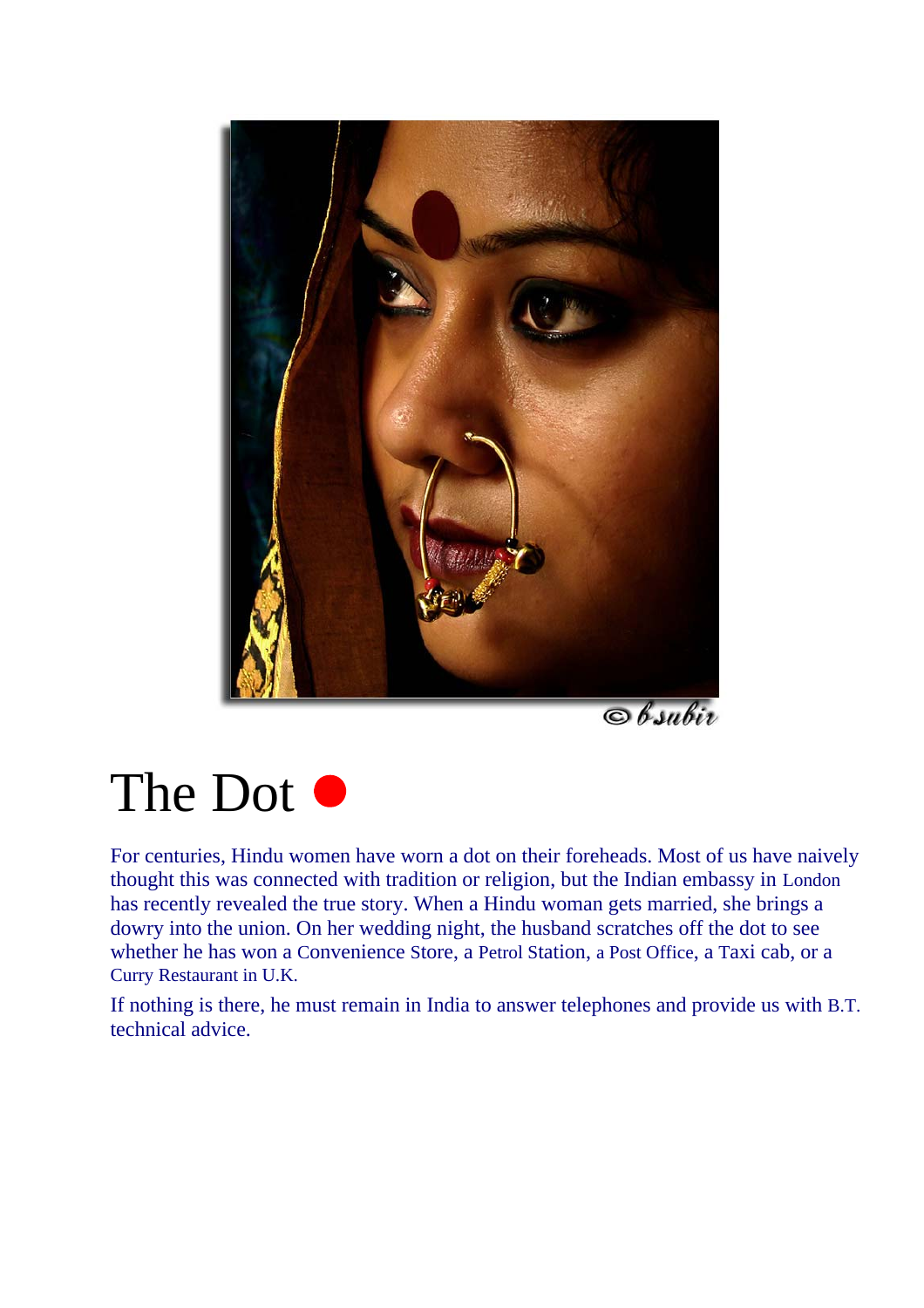**Two dwarfs go into a bar, where they pick up two ' working girls ' and take them to their separate hotel rooms for an hour of pleasure.**

**The first dwarf, however, is unable to get an erection.**

**His depression is made worse by the fact that, from the next room, he hears his friend shouting out cries of, "Here I come again! ONE, TWO, THREE .... UGH! " " Here I come again! ONE, TWO, THREE.... UGH!" "Here I come again! ONE, TWO, THREE ... UGH!" This goes on for the whole hour.**

**Later back at the bar, the second dwarf asks the first, " How did it go? "**

**The first mutters, " It was embarrassing. I just couldn't get an erection."**

**The second dwarf shook his head. "You think that's embarrassing? I couldn't get on the bed !!"**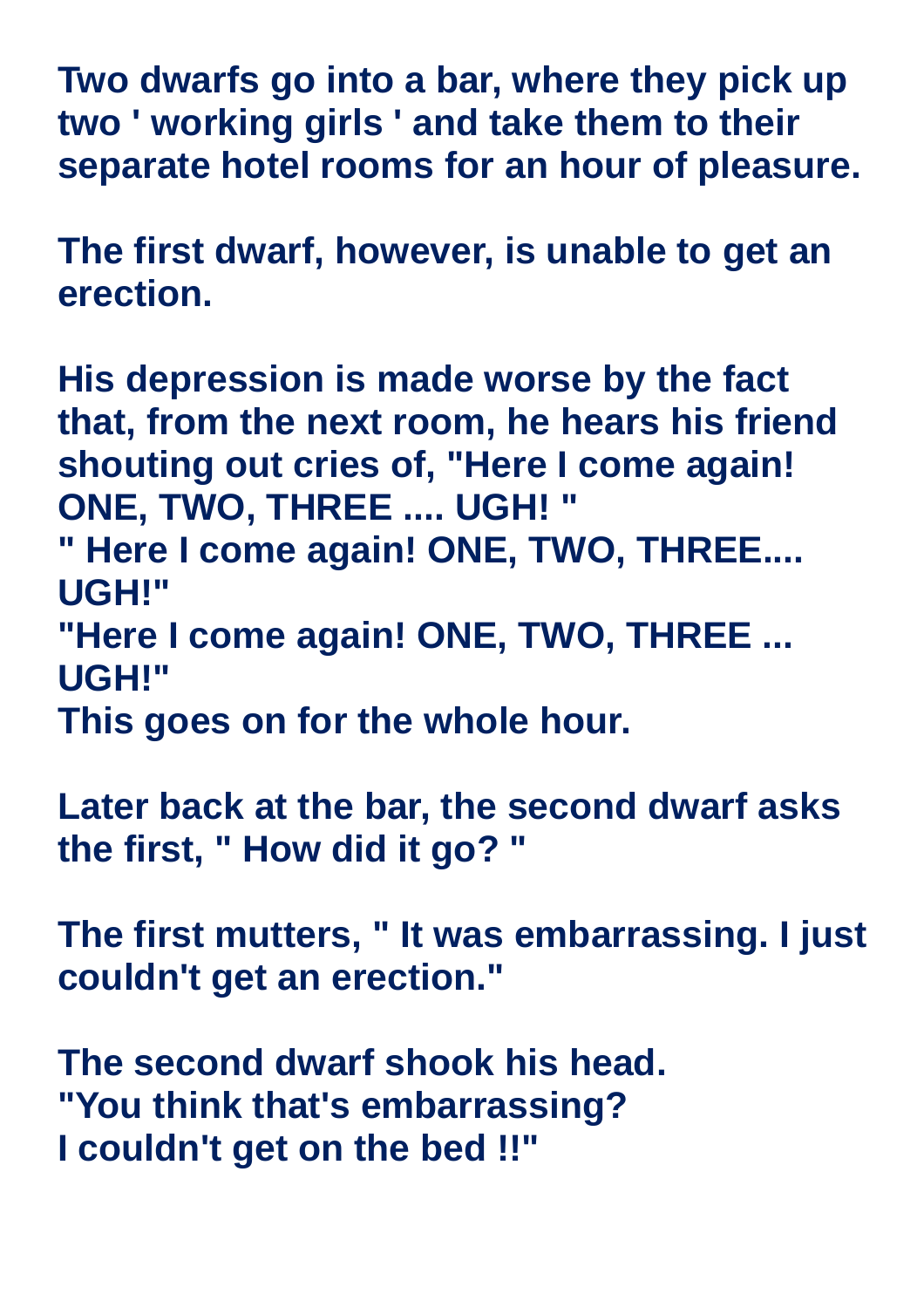*This guy is Alvaro Alfkonso de Miranda Neto, a professional golfer:*



#### *He was married to --- this woman.*



#### *Her name is Cibele Dorsa.*



*She is a Brazilian swimsuit, Victoria's Secret, and Playboy model.*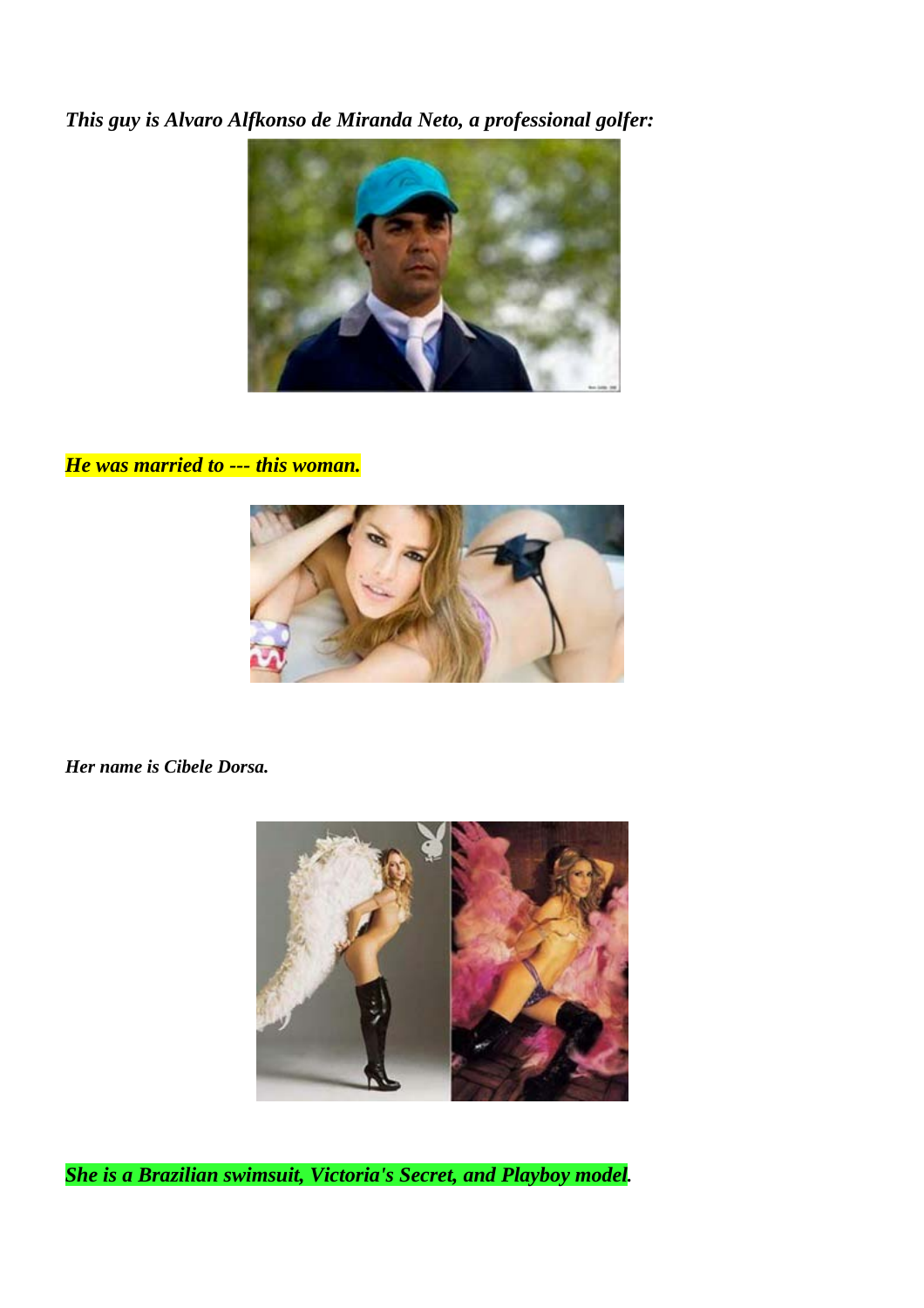*He divorced her because he fell in love with this woman:*



*These two are very happily married right now.*



*Some people argue that love is blind. This story clearly proves it... It proves that men are capable of real love; Truly seeing a person's inner beauty, and Not basing their decisions solely on looks. Oh, and by the way... The new girl is Athina Onassis. She's worth 12 billion dollars.*

*Love stories like this kinda bring a tear to your eye, don't they?*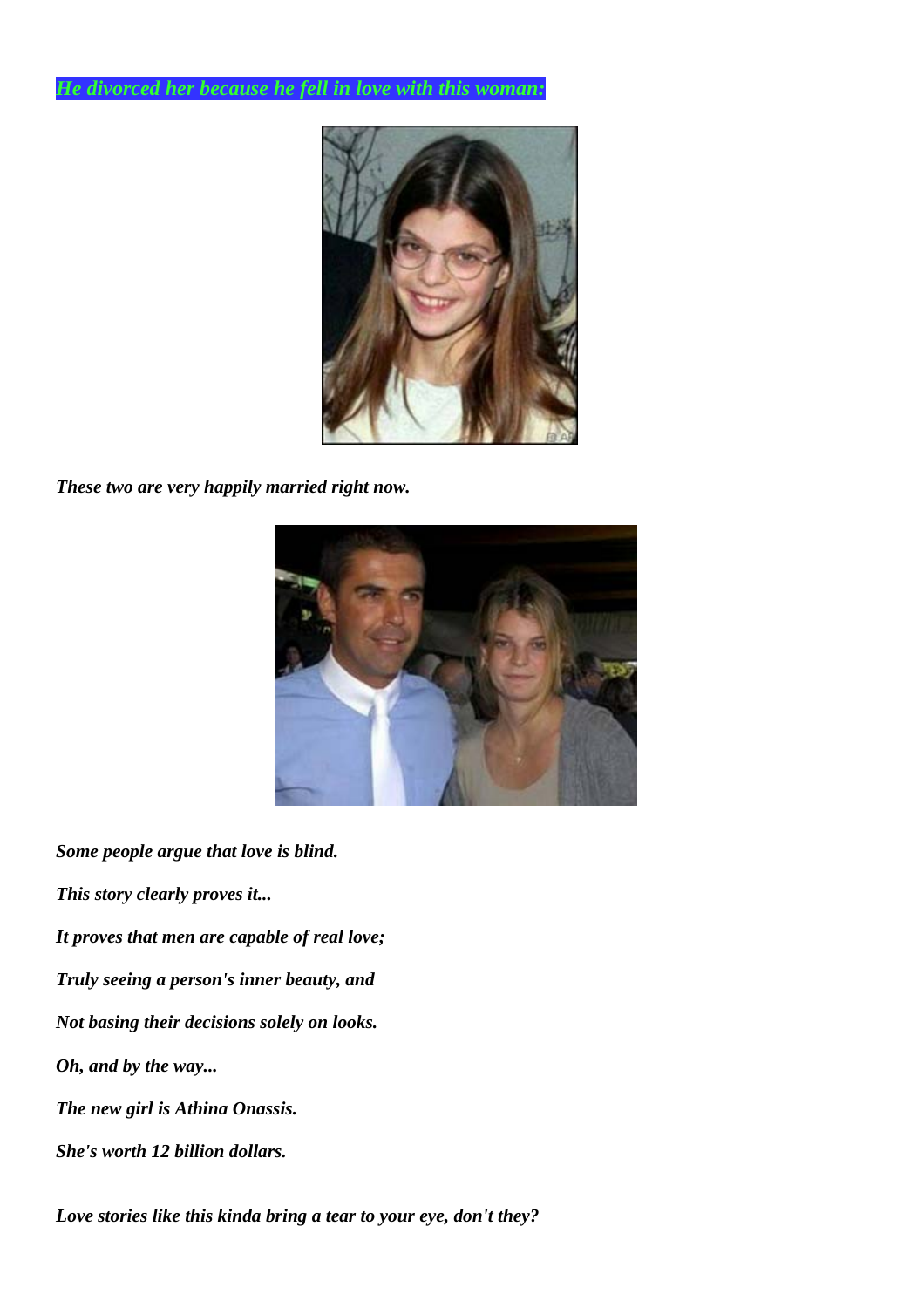

*ON JULY 20, 1969, AS COMMANDER OF THE APOLLO 11 LUNAR MODULE, NEIL ARMSTRONG WAS THE FIRST PERSON TO SET FOOT ON THE MOON.* 

*HIS FIRST WORDS AFTER STEPPING ON THE MOON, "THAT'S ONE SMALL STEP FOR MAN, ONE GIANT LEAP FOR MANKIND," WERE TELEVISED TO EARTH AND HEARD BY MILLIONS.*

*BUT JUST BEFORE HE RE-ENTERED THE LANDER, HE MADE THE ENIGMATIC REMARK - "GOOD LUCK, MR. GORSKY."* 

*MANY PEOPLE AT NASA THOUGHT IT WAS A CASUAL REMARK CONCERNING SOME RIVAL SOVIET COSMONAUT. HOWEVER, UPON CHECKING, THERE WAS NO GORSKY IN EITHER THE RUSSIAN OR AMERICAN SPACE PROGRAMS .* 

*OVER THE YEARS, MANY PEOPLE QUESTIONED ARMSTRONG AS TO WHAT THE - 'GOOD LUCK, MR. GORSKY' STATEMENT MEANT, BUT ARMSTRONG ALWAYS JUST SMILED.* 

*ON JULY 5, 1995, IN TAMPA BAY, FLORIDA , WHILE ANSWERING QUESTIONS FOLLOWING A SPEECH, A REPORTER BROUGHT UP THE 26-YEAR-OLD QUESTION ABOUT Mr Gorsky TO ARMSTRONG.* 

*THIS TIME HE FINALLY RESPONDED BECAUSE MR. GORSKY HAD DIED, SO NEIL ARMSTRONG FELT HE COULD NOW ANSWER THE QUESTION. HERE IS THE ANSWER TO "WHO WAS MR GORSKY":* 

*IN 1938, WHEN HE WAS A KID IN A SMALL MID-WESTERN TOWN , HE WAS PLAYING BASEBALL WITH A FRIEND IN THE BACKYARD. HIS FRIEND HIT THE BALL, WHICH LANDED IN HIS NEIGHBOR'S YARD BY THEIR BEDROOM WINDOW.* 

*HIS NEIGHBORS WERE MR. AND MRS. GORSKY. AS HE LEANED DOWN TO PICK UP THE BALL, YOUNG ARMSTRONG HEARD MRS. GORSKY SHOUTING AT MR. GORSKY,* 

*"SEX! YOU WANT SEX?! YOU'LL GET SEX WHEN THE KID NEXT DOOR WALKS ON THE MOON!"* 

*It broke the place up.* 

*NEIL ARMSTRONG'S FAMILY CONFIRMED THIS IS A TRUE STORY.*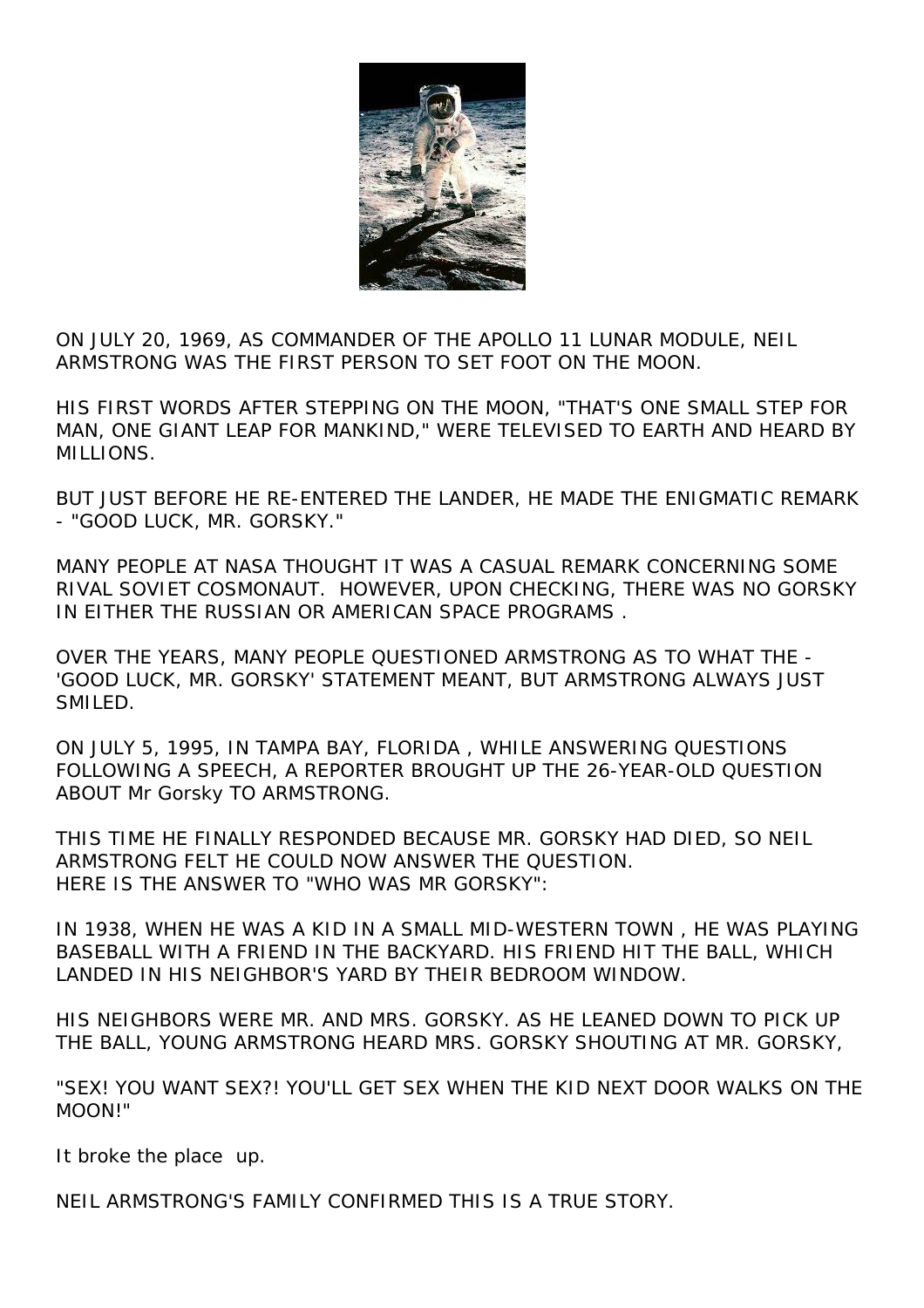### 25 REASONS I OWE MY MOTHER

1. My mother taught me TO APPRECIATE A JOB WELL DONE "If you're going to kill each other, do it outside. I just finished cleaning."

2. My mother taught me RELIGION "You better pray that will come out of the carpet."

3. My mother taught me about TIME TRAVEL "If you don't straighten up, I'm going to knock you into the middle of next week!"

4. My mother taught me LOGIC "Because I said so, that's why."

5. My mother taught me MORE LOGIC "If you fall out of that swing and break your neck, you're not going to the store with me."

6. My mother taught me FORESIGHT "Make sure you wear clean underwear, in case you're in an accident."

7. My mother taught me IRONY "Keep crying, and I'M give you something to cry about."

8. My mother taught me about the science of OSMOSIS "Shut your mouth and eat your supper.

9. My mother taught me about CONTORTIONISM "Will you look at that dirt on the back of your neck!"

10. My mother taught me about STAMINA "You'll sit there until all that spinach is gone."

11. My mother taught me about WEATHER "This room of yours looks as if a tornado went through it."

12. My mother taught me about HYPOCRISY "If I told you once, I've told you a million times. Don't exaggerate!"

13. My mother taught me the ORACLE OF LIFE "I brought you info this world, and I can take you out."

14. My mother taught me about BEHAVIOUR MODIFICATION "Stop acting like your father!"

15. My mother taught me about ENVY "There are millions of less fortunate children in this world who don't have wonderful parents like you do."

16. My mother taught me about ANTICIPATION "Just wait until we get home."

17. My mother taught me about RECEIVING "You are going to get it when you get home!"

18. My mother taught me MEDICAL SCIENCE "If you don't stop crossing your eyes, they are going to freeze that way."

19. My mother taught me ESP "Put your sweater on; don't you think I know when you are cold?"

20. My mother taught me HUMOR "When that lawn mower cuts off your toes, don't come running to me."

21. My mother taught me HOW TO BECOME AN ADULT "If you don't eat your vegetables, you'll never grow up."

22. My mother taught me GENETICS "You're just like your father."

23. My mother taught me about my ROOTS "Shut that door behind you. Do you think you were born in a barn?"

24. My mother taught me WISDOM "When you get to be my age, you'll understand."

25. And my favourite: My mother taught me about JUSTICE "One day you'll have kids, and I hope they turn out just like you."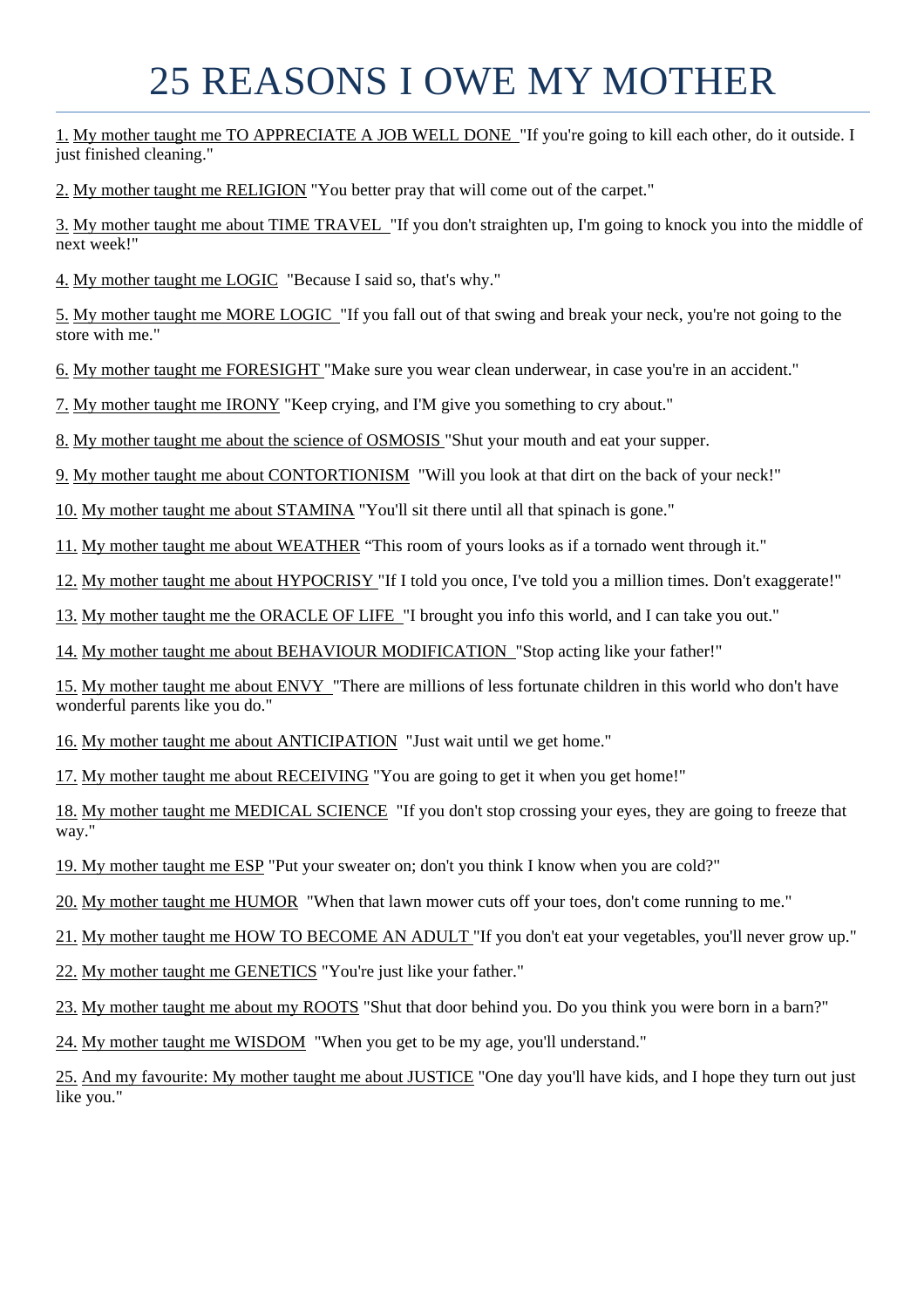### Italians -- it's in their blood!

Fabrizio



Rossi



Biaggi



Schettino

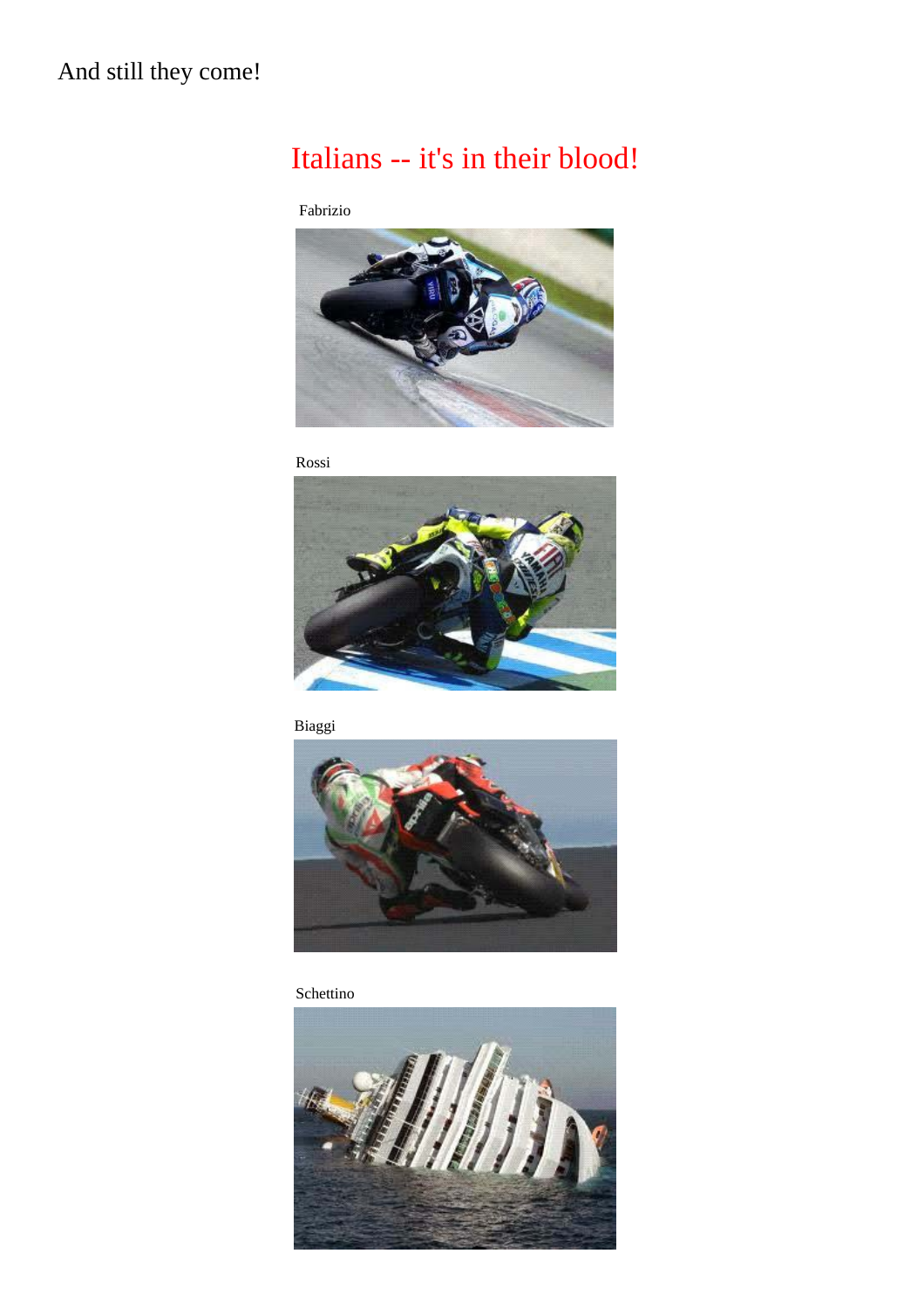### *Exciting new Bupa Programme*



*You're a sick senior citizen and the government says they are going to sell your house to pay for your nursing care. So what do you do?*

*Our plan gives anyone 65 years or older a gun and 4 bullets. You are allowed to shoot four Politicians.*

*Of course, this means you will be sent to prison..... where you will get three meals a day, a roof over your head, central heating, air conditioning and all the health care you need!*

*Need new teeth? No problem. Need glasses? That's great. Need a new hip, knees, kidney, lungs or heart? They're all covered.*

*As an added bonus, your kids can come and visit you as often as they do now.*

*And who will be paying for all of this? It's the same government that just told you that they cannot afford to pay for your nursing care.*

*And you can get rid of 4 useless politicians while you are at it.*

*Plus, because you are a prisoner you don't have to pay income tax.*

*Is this a great country or what?*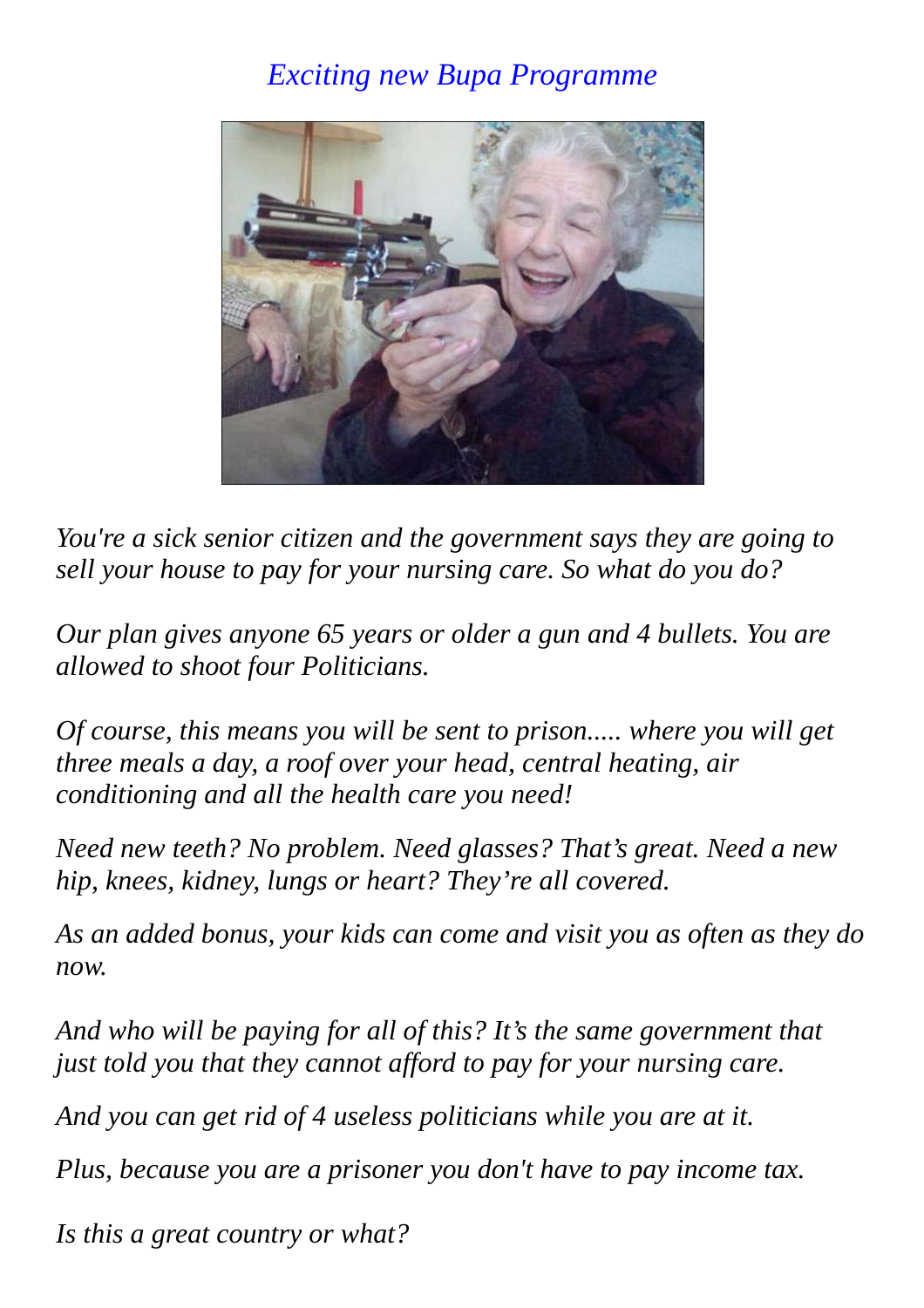**Good Day and welcome to a brand new edition of**

## **'ASYLUM'**

Today's program features another chance to take part in our exciting competition:

### **HIJACK AN AIRLINER**

and win

### **A COUNCIL HOUSE!**

We've already given away hundreds of millions of pounds and thousands of dream homes, courtesy of our sponsor,

### **the British Taxpayer.**

And don't forget, we're now the fastest-growing game on the planet.

Anyone can play, provided they don't already hold a valid British Passport, and you only need one word of English:

## **'ASYLUM'**

Prizes include all‐expenses‐paid accommodation, cash benefits starting at £180 a week and a chance to earn thousands more begging, mugging, burgling and accosting drivers at traffic lights.

This competition is open to everyone buying a ticket or stowing away on one of our partner airlines, ferry companies or Eurostar.

No application ever refused ‐ reasonable or unreasonable.

All you have to do is destroy all your papers and remember the magic password:

## **'ASYLUM'**

A few years ago, 140 members of a Taliban family from Afghanistan were flown Goat Class from Kabul to our international gateway at Stansted where local law-enforcement officers were on hand to fast-track them to their luxury £200‐a‐night rooms in the fabulous four‐star Hilton Hotel.

They joined tens of thousands of other lucky winners already staying in hotels all over Britain ...

our most‐popular destinations also include the White Cliffs of Dover and the world famous Toddington Services area, in historic Bedfordshire.

If you still don't understand the rules, don't forget, there's no need to phone a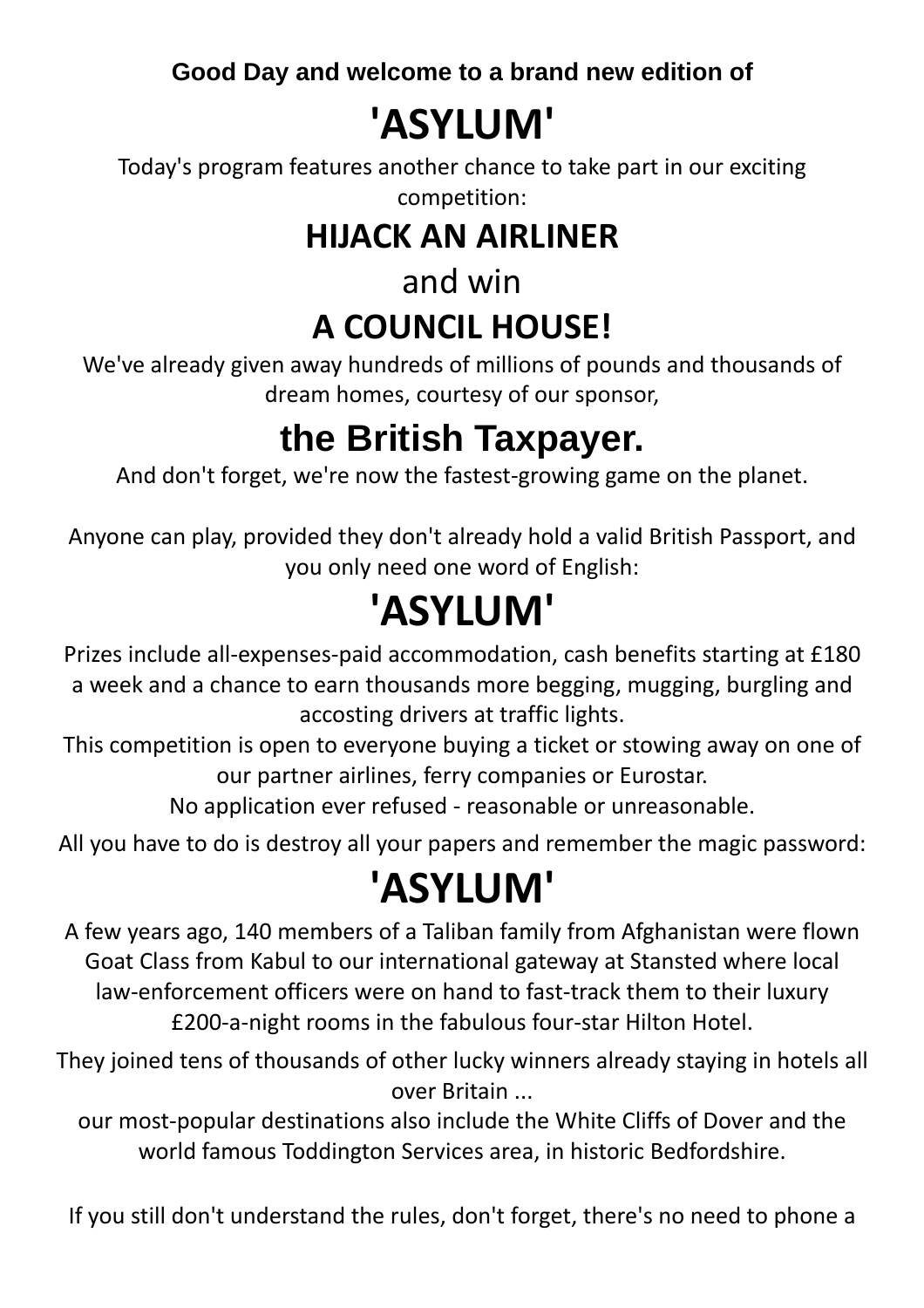friend or ask the audience

#### **Just apply for legal aid.**

Hundreds of lawyers, social workers and counsellors are waiting to help

#### **FREE**

### **It won't cost you a penny. It could change your life forever. So play today.**

Iraqi terrorists, Afghan dissidents, Albanian gangsters, pro‐Pinochet activists, anti‐Pinochet activists, Kosovan drug‐smugglers, Tamil Tigers, bogus Bosnians, Rwandan mass murderers, Somali guerrillas...the list is endless

### **EVERYONE IS WELCOME ‐ INCLUDING ALL YOUR OWN WIVES AND CHILDREN COME ON DOWN!**

Get along to the airport! Get along to the lorry park! Get along to the ferry terminal! Don't stop in Germany or France!

All European countries will willingly speed you on your way!

## **Come straight to Britain**

**And you are:**

### **\*\*\*\* GUARANTEED \*\*\*\***

**to be one of tens of thousands of lucky winners in the easiest game on earth.**

## **Everyone's a winner, when they play 'ASYLUM'**

**PLEASE FORWARD THIS TO EVERY BRITISH TAXPAYER YOU KNOW!**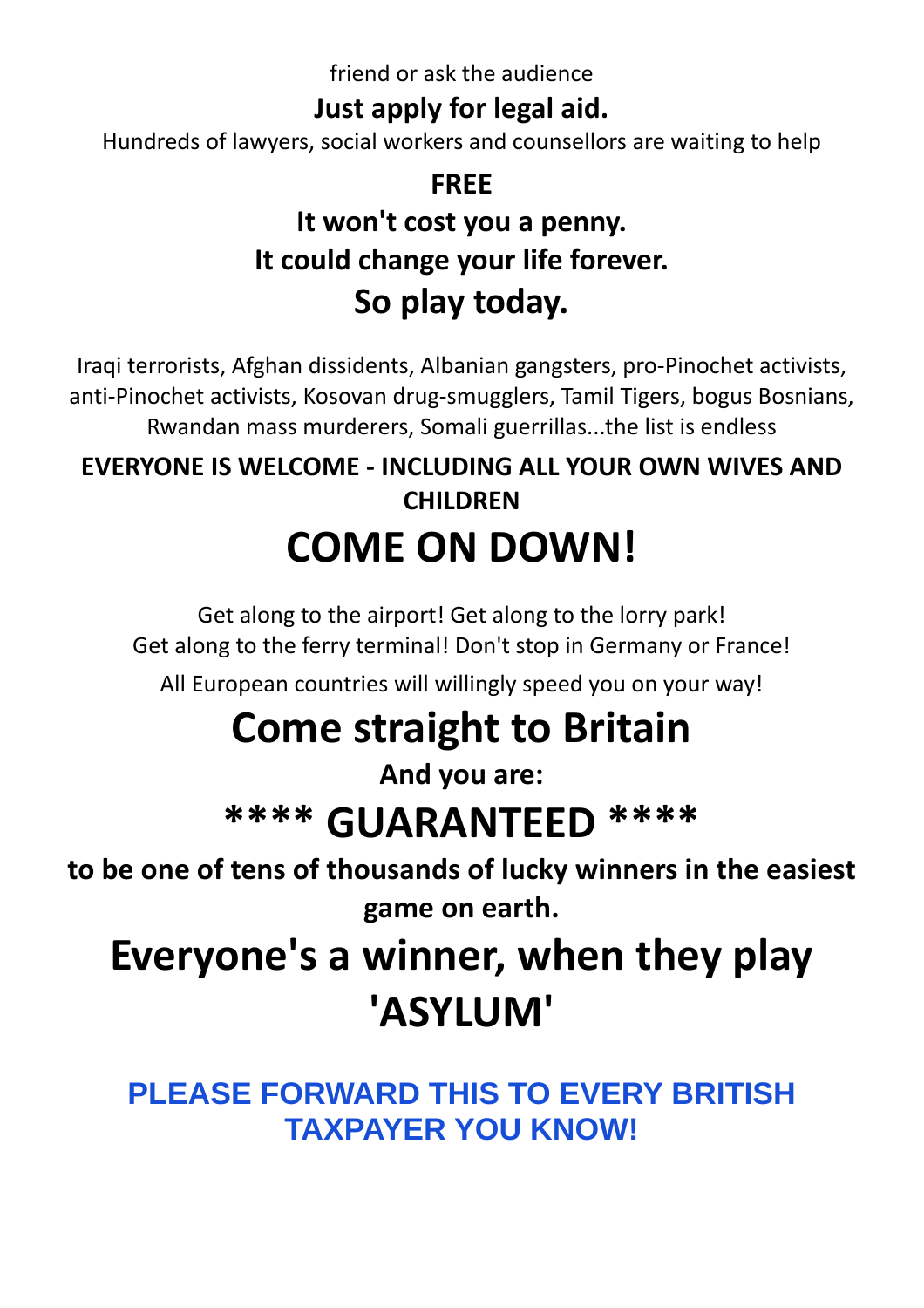### *Always choose a memorable password!*



*A wife helps her husband install a new computer. Once it is completed, she tells him to select a password, a word that he'll always remember. As the computer asks him to enter it, he looks at his wife and with a macho gesture and a wink in his eye, he selects a word, but he is annoyed with her reaction when he selects:*

*mypenis.*

*As he hits "enter", to validate the selection, his wife collapses with laughter and rolls on the floor in hysteria*



*The computer had replied:*

*TOO SHORT- ACCESS DENIED!*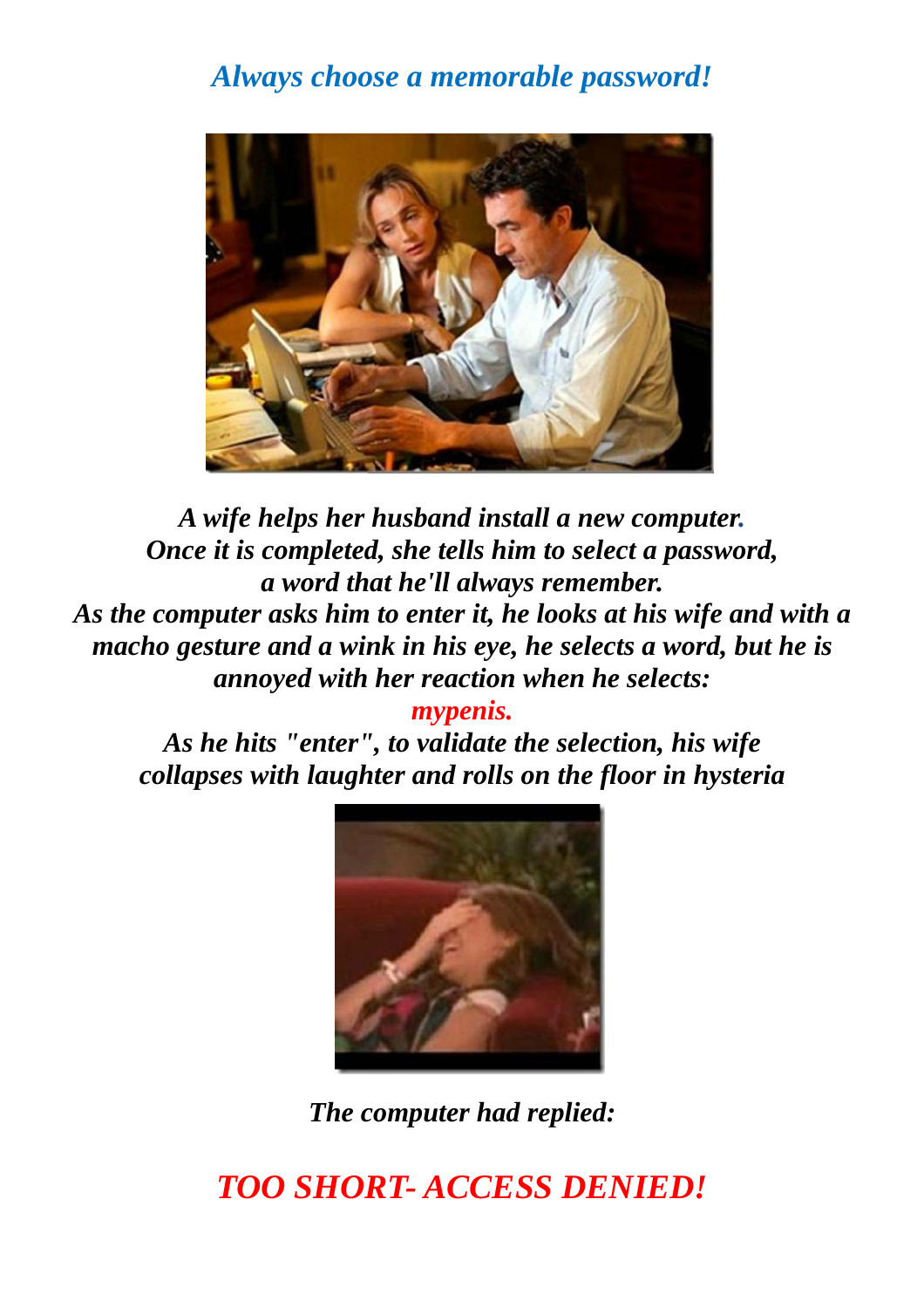#### Abdullah in the nursing home

An Arab family was considering putting their grandfather (Abdullah) in a nursing home All the Arab Facilities were completely full, so they had to put him in an Italian home.

After a few weeks in the Italian facility, they came to visit Grandpa.

"How do you like it here?" asked the grandson

"It's wonderful! Everyone here is so courteous and respectful," said grandpa.

"We're so happy for you. We were worried that this was the wrong place for you, since you are a little different from everyone."

"Oh, no! Let me tell you about how wonderfully they treat the residents," Abdullah said with a big smile.

"There's a musician here - he's 85 years old. He hasn't played the violin in 20 years, and everyone still calls him Maestro!

There is a judge in here - he's 95 years old. He hasn't been on the bench in 30 years and everyone still calls him Your Honour!

There's a dentist here - 90 years old. He hasn't fixed a tooth for 25 years, and everyone still calls him Doctor!

And Me - I haven't had sex for 35 years, and they still call me The Fucking Arab.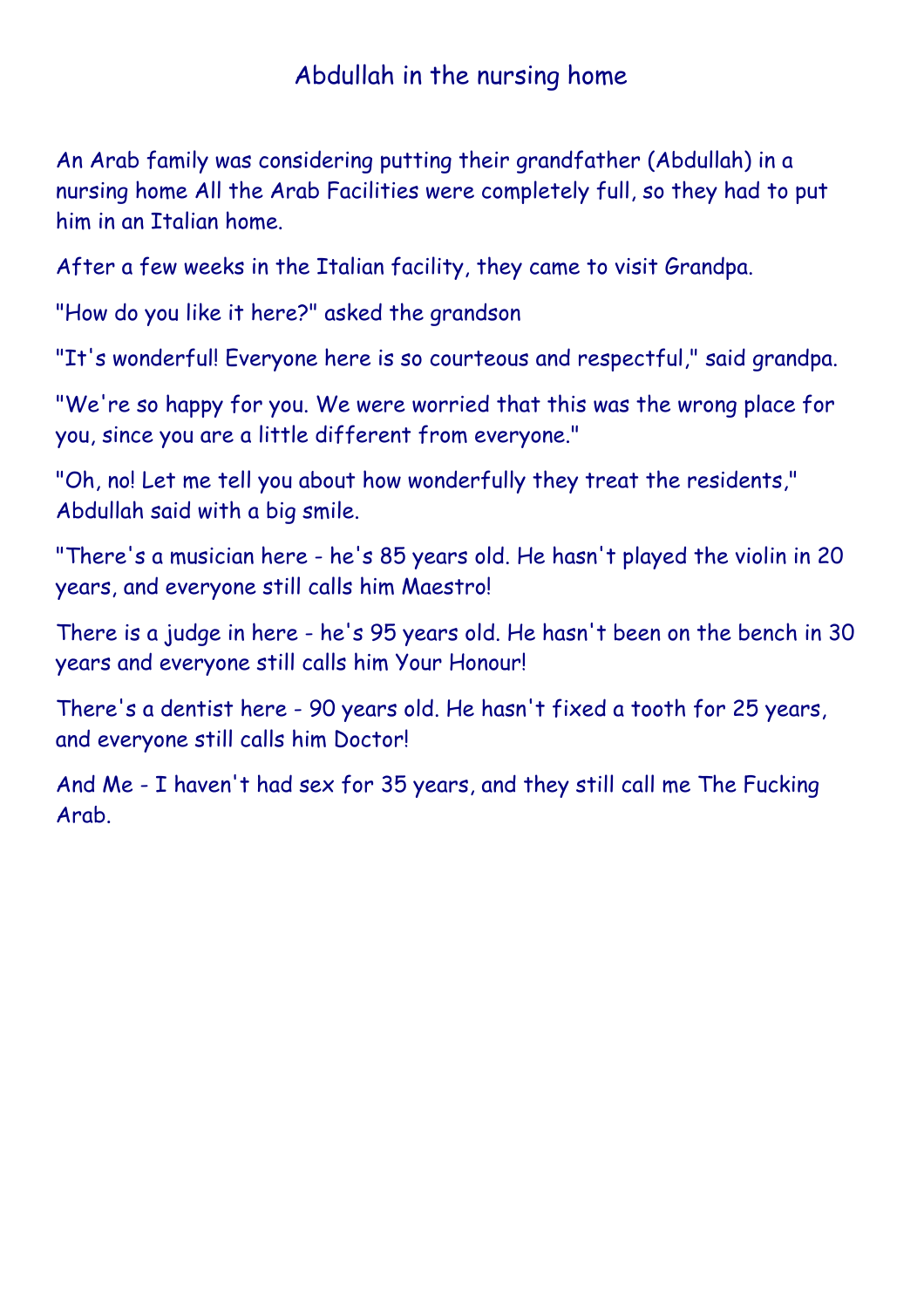Brain teaser for the day.. Don't ask me how this works !

**At the end of this message, you are asked a question. Answer it immediately.. Don't stop and think about it. Just say the first thing that pops into your mind. This is a fun 'test'... Give it a try, then e-mail it around and you'll see how many people you know fall into the same percentage as you.. Be sure to put in the subject line if you** 

**are among the 98% or the 2%.**

**You'll understand what that means after you finish taking the 'test..' Now - just follow the instructions as quickly as possible.**

**Do not go to the next calculation before you have finished the previous one.. You do not ever need to write or remember the answers, just do it using your mind.. You'll be surprised..**

## **Start: How much is: 15 + 6**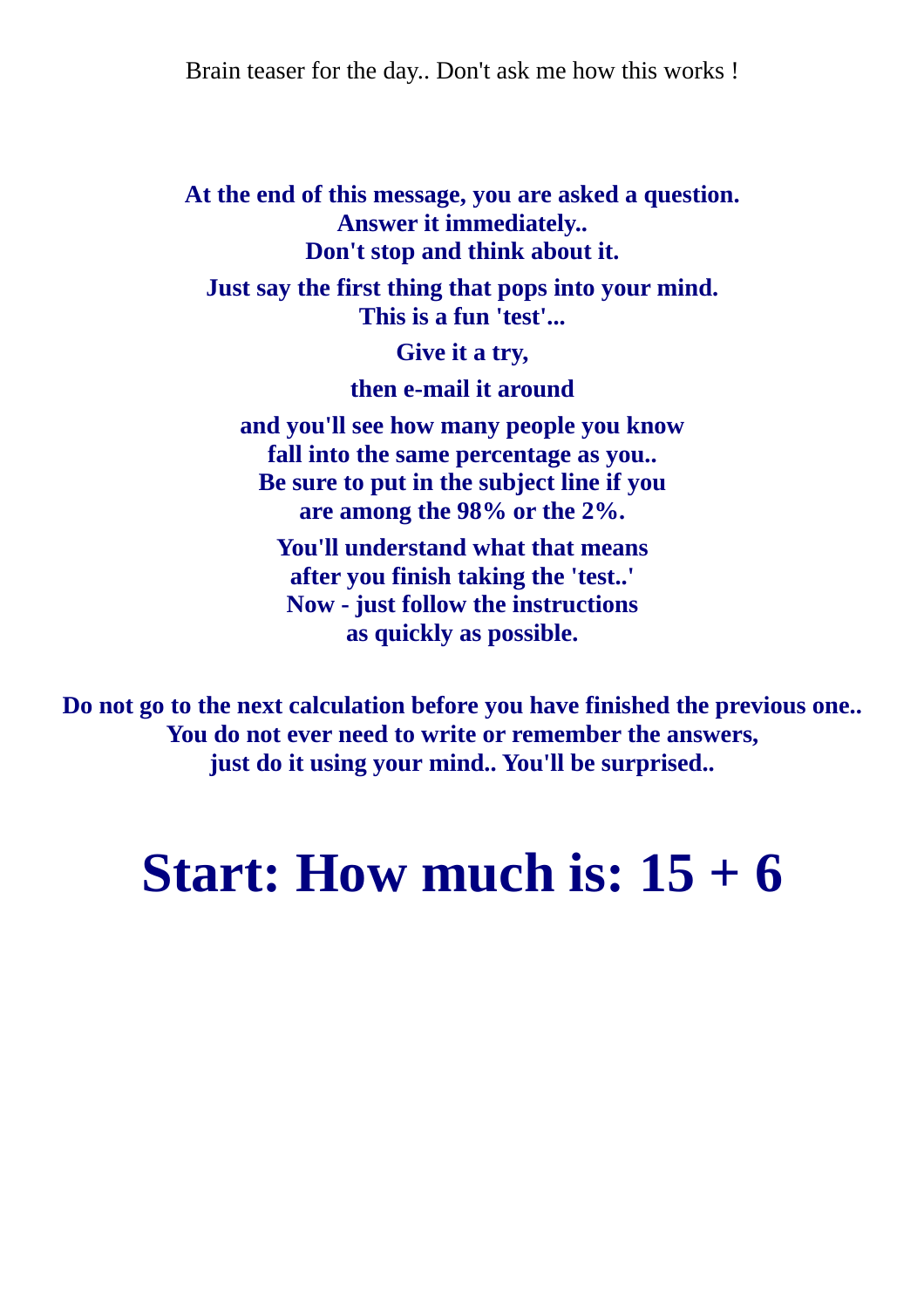# **3 + 56**

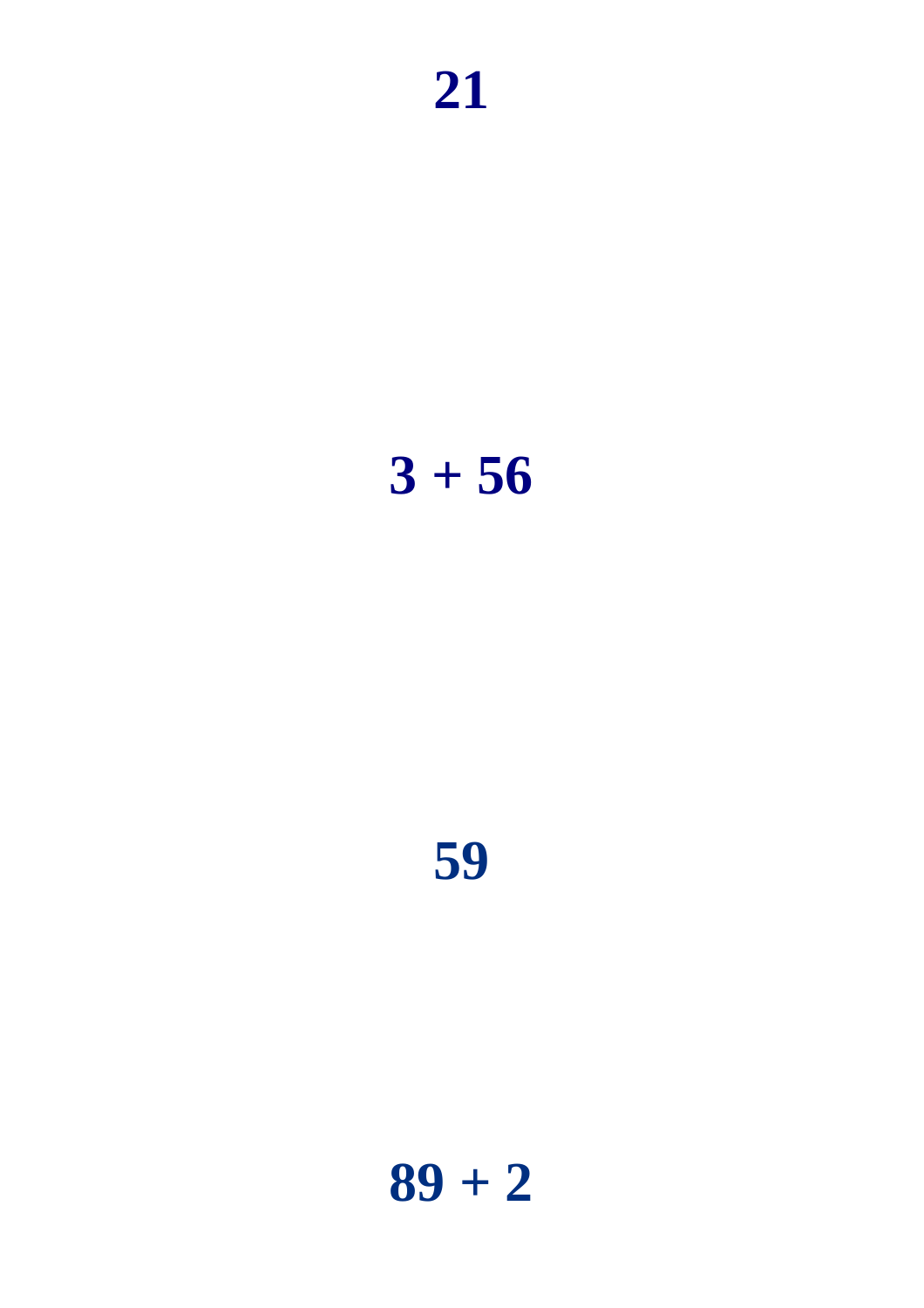

## **12 + 53**

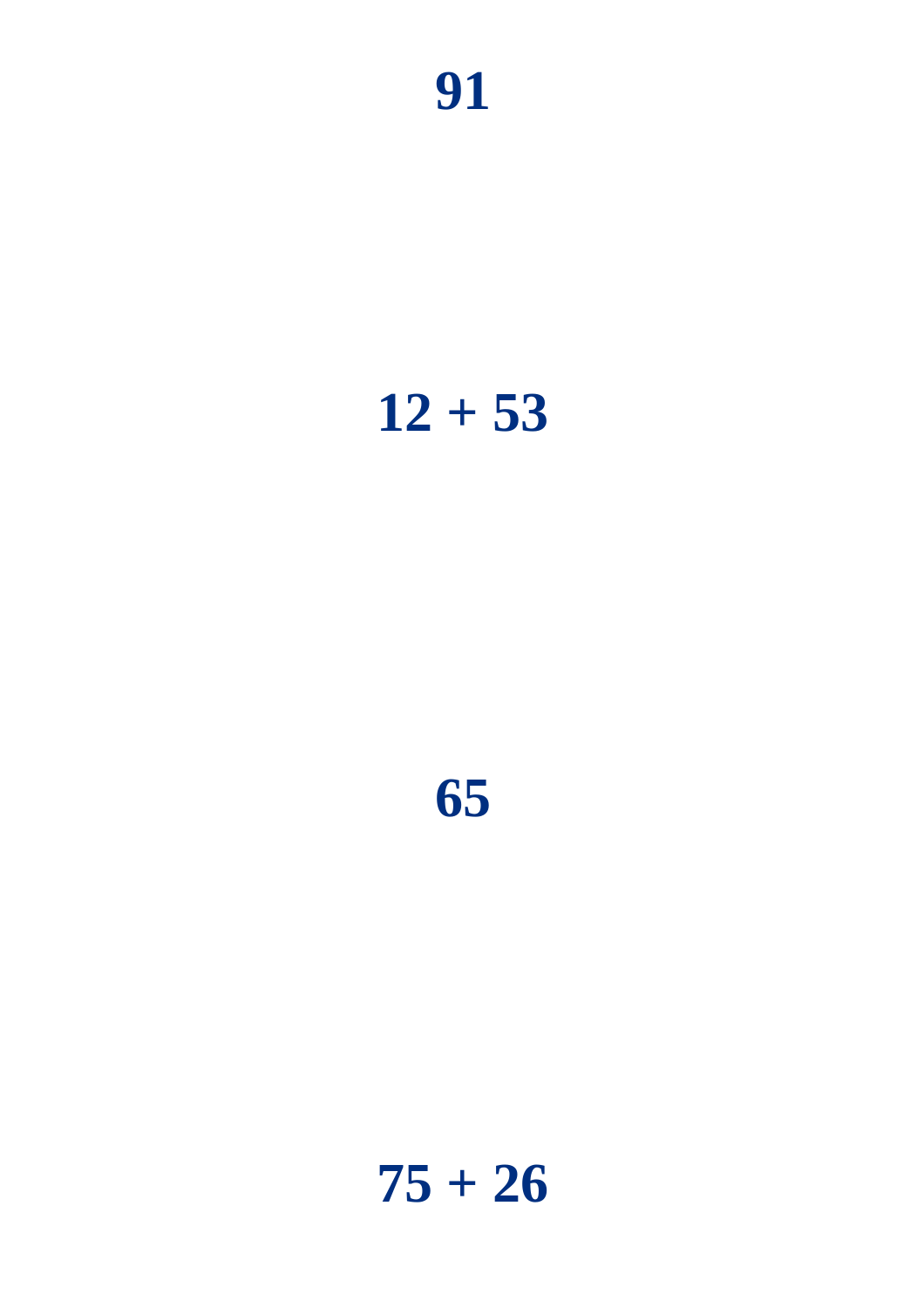

## **25 + 52**

**63 + 32**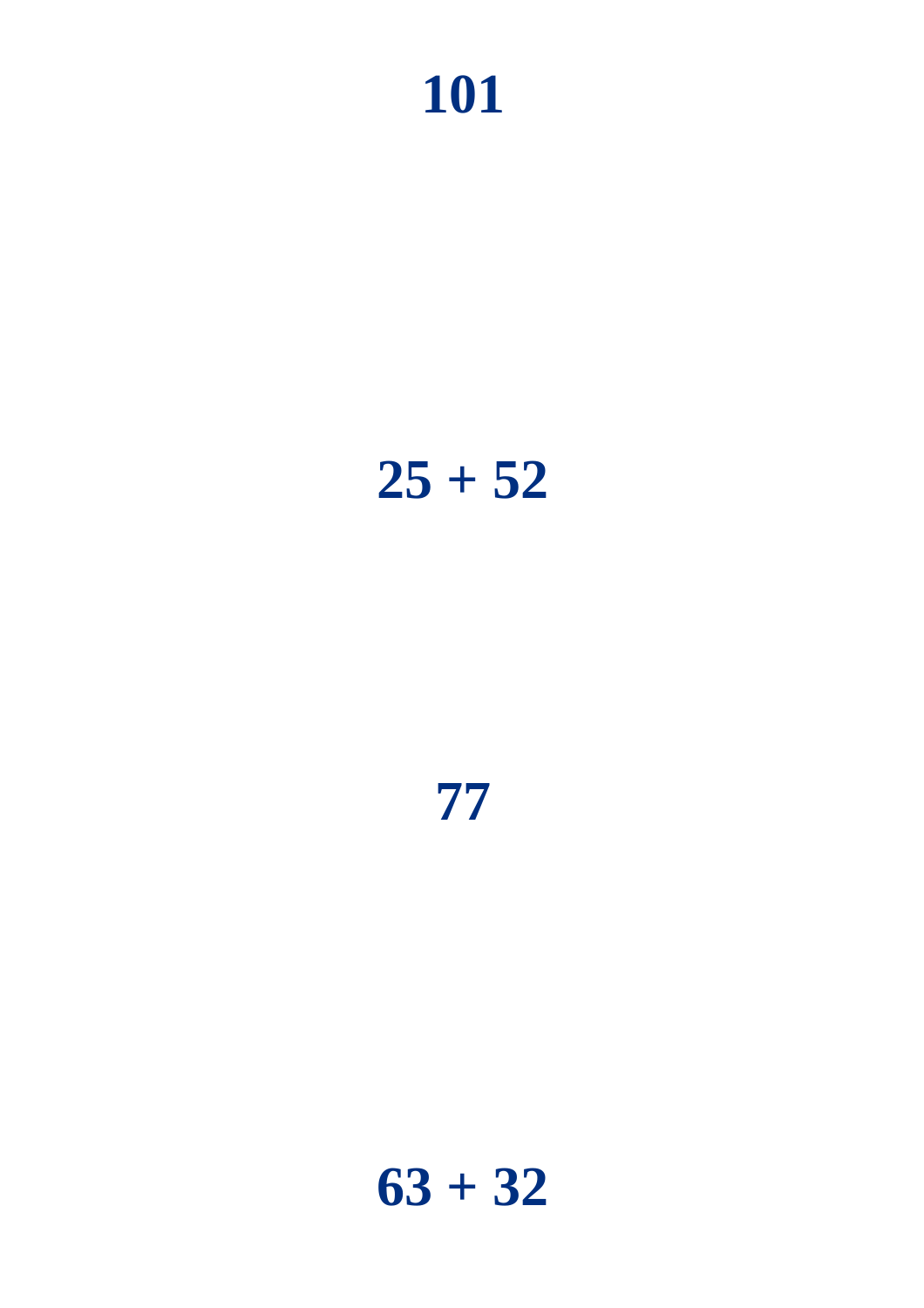

# **I know! Calculations are hard work, but it's nearly over..**

## **Come on, one more! .....**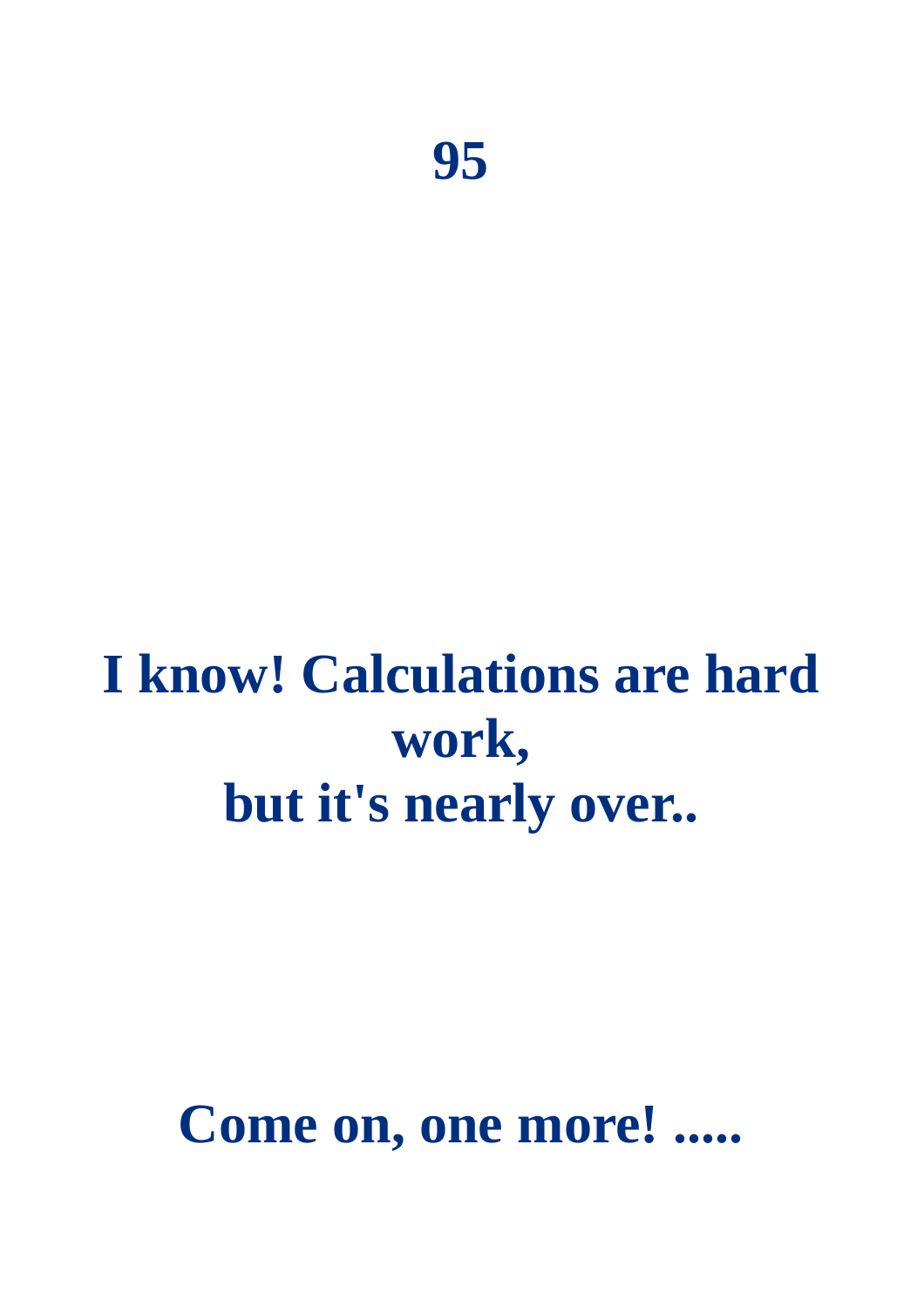## **Scroll further to the bottom....**

# **QUICK! THINK ABOUT A COLOUR AND A TOOL!**

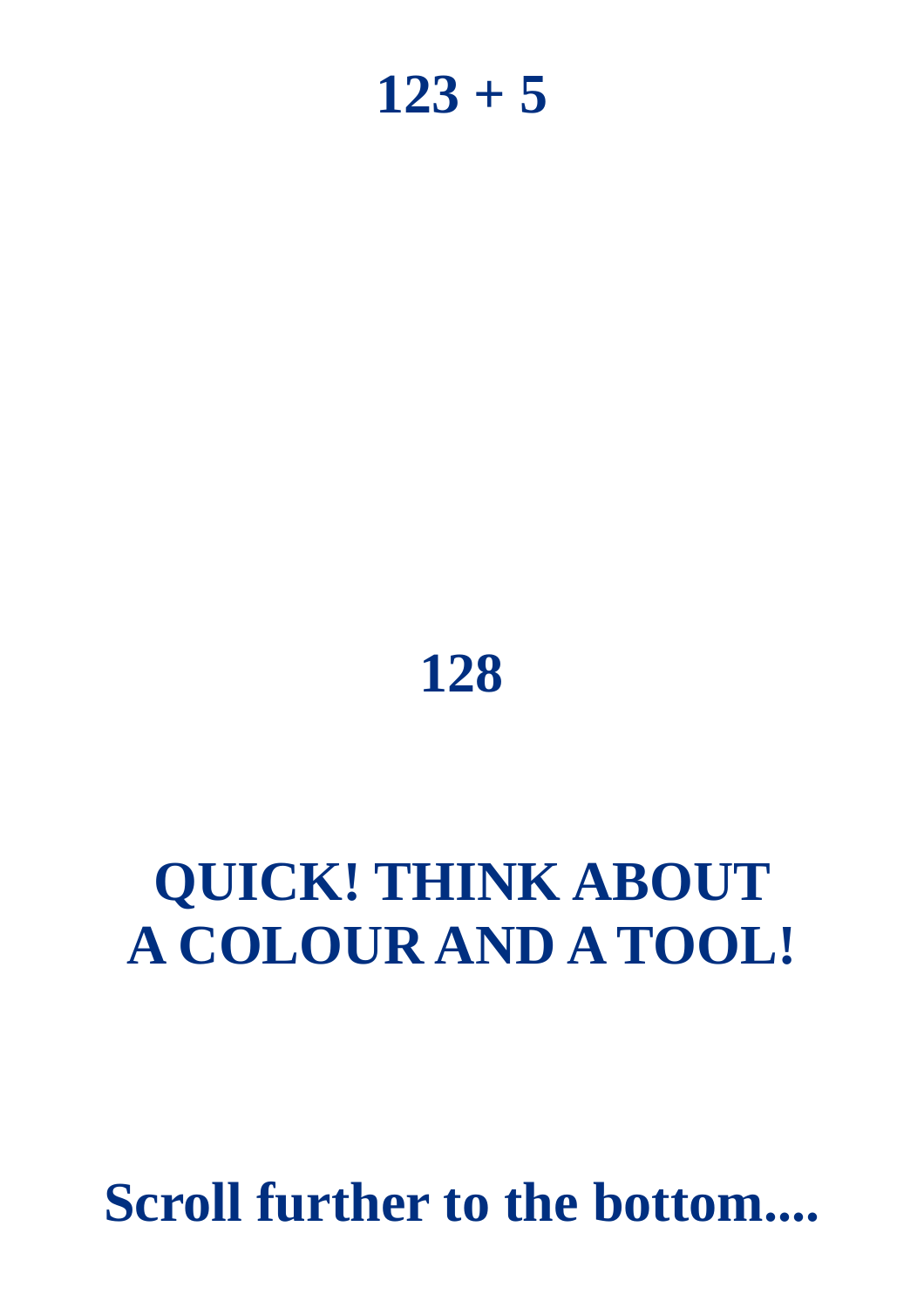# **A bit more...**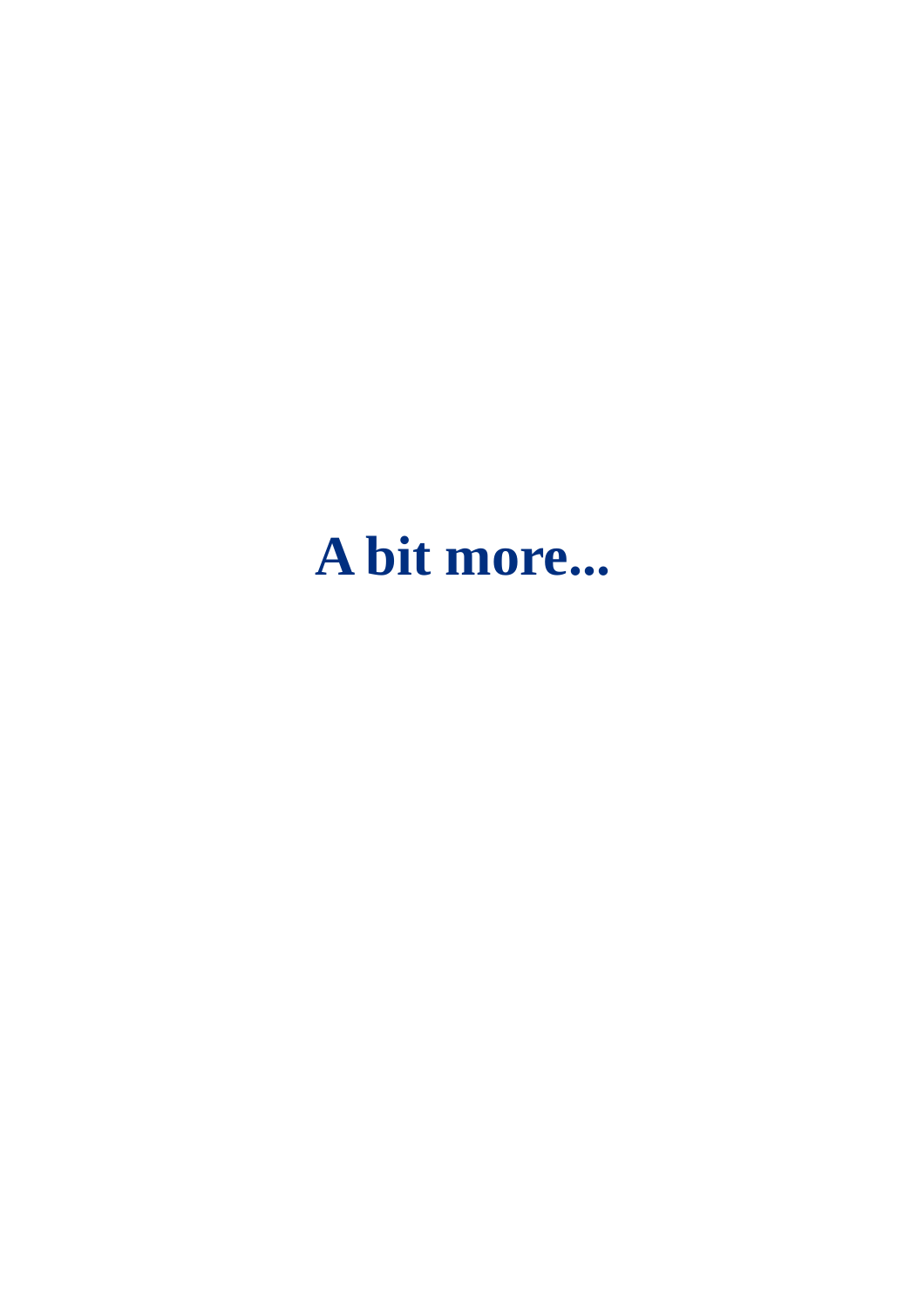# **You just thought about a red hammer, didn't you?**

**If this is not your answer, you are among 2% of people who have a different, if not abnormal, mind.** 

**98% of the folks would answer a red hammer while doing this exercise.** 

**If you do not believe this, pass it around and you'll see.** 

**Be sure to put in the subject line if you are among the 98% or the 2% and send it on.**